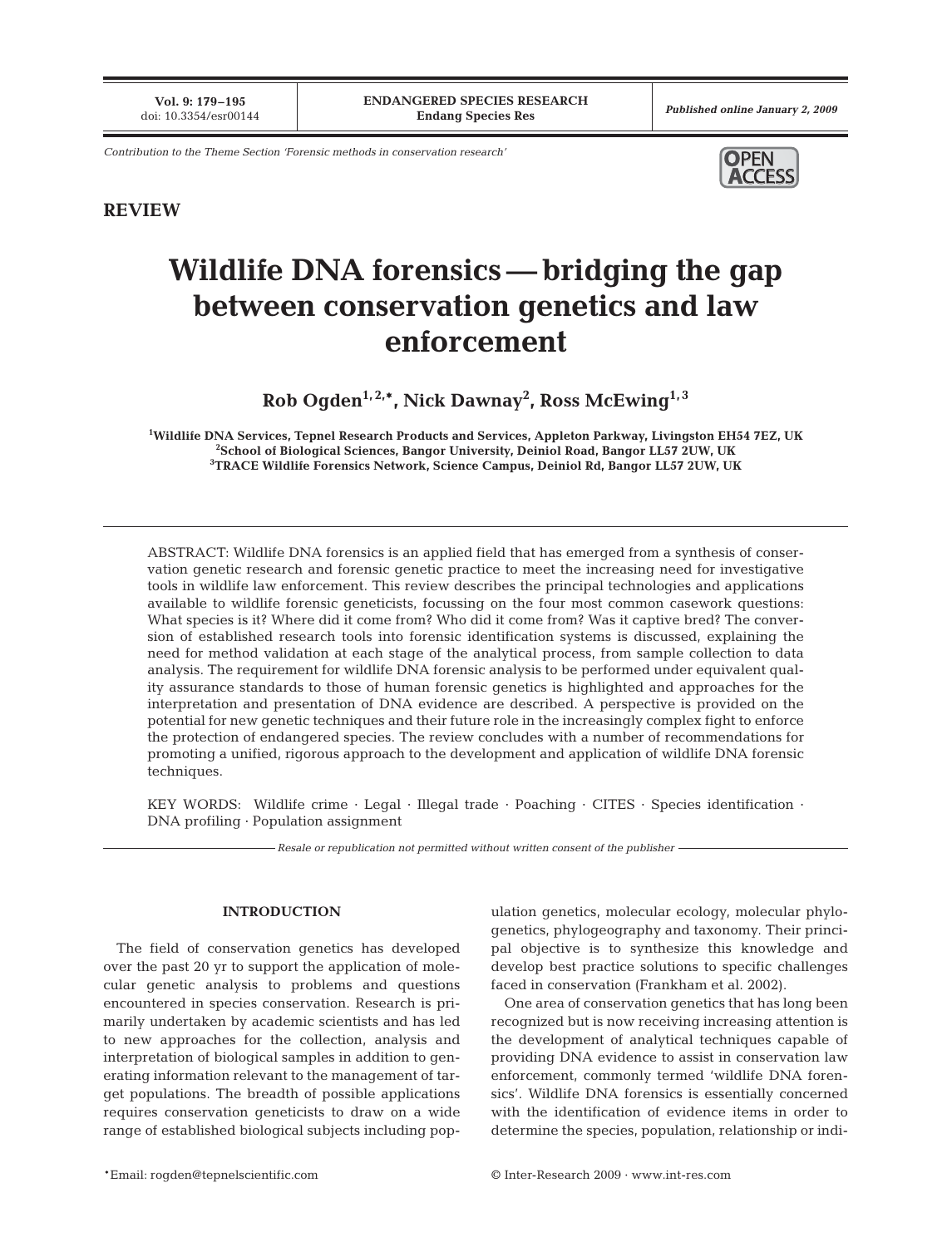vidual identity of a sample. The subject has developed in parallel to human forensic genetics and has benefited from the horizontal transfer of molecular and statistical techniques; however, it remains a highly specialist area with its own distinct set of challenges, situated between wildlife conservation research and applied forensic science. With the development of national and international legislation to protect everdiminishing habitat and species diversity, DNA forensics is now becoming a key investigative tool to combat wildlife crime. At the same time, the way in which DNA evidence is generated and presented in court is coming under renewed scrutiny. This review introduces the subject of wildlife DNA forensics, highlighting the potential advantages and pitfalls surrounding this emerging field, and aims to provide recommendations for promoting a unified, rigorous approach to the development and application of wildlife DNA forensic techniques.

#### **HISTORY**

The use of genetic analysis to identify non-human evidence began shortly after the first DNA fingerprints were applied to human forensic investigation (Gill et al. 1985). The realization that the same technique could allow familial identification in birds (Burke & Bruford 1987) rapidly led to the use of these methods to verify captive breeding claims in cases where wild bird theft was suspected (Shorrock 1998). The development of individual DNA identification systems has since followed that of human methods through the use of multilocus (Thommasen et al. 1989) and single-locus (Wetton & Parkin 1997) probes and microsatellites (Jones et al. 2002, Singh et al. 2004, Xu et al. 2005). In parallel to this research, DNA also began to be used to identify the species from which trace evidence originated (Cronin et al. 1991, Parson et al. 2000). This application relied on molecular taxonomy rather than human forensic techniques and proved particularly useful for investigating cases of illegal trade (Baker et al. 1996, Baker & Palumbi 1994) and poaching (Guglich et al. 1994, Sweijd et al. 1998).

Today we can see a wide array of molecular identification techniques applied in many countries to evidence originating from a diverse range of taxa. This expansion offers huge potential for the conservation of endangered species but at the same time presents multiple challenges to those attempting to transfer research methods into forensic analytical tools. Perhaps the most pressing issue of all is the need to find an acceptable balance between the utilization of academic research to drive the development of genetic identification techniques, and the expectations and requirements of the forensic science community to present clear, unequivocal evidence produced using validated, robust methods. In many ways, the field of wildlife DNA forensics is undergoing the same process of gradual incorporation into law enforcement that human DNA forensics underwent in the late 1980s and early 90s. During this period of time, the initial acceptance of DNA evidence was followed by a series of challenges that led to the re-evaluation of many forensic genetic practices (Lander 1989, Lander & Budowle 1994). It is important that the lessons learnt from these experiences are transferred to wildlife forensic genetics, in order to avoid evidence being dismissed from courtrooms and the subsequent loss of credibility to the field. One of the objectives of this study is to raise awareness of these issues and communicate the need for conservation genetic researchers to keep in mind the implications of their work.

## **SPECIES PROTECTION AND LAW ENFORCEMENT**

In recent years the law enforcement community has observed increasing links between wildlife crime and organized crime. The illegal trade in flora and fauna offers financial rewards comparable to those of the narcotics trade with only a fraction of the risk, and thus attracts the attention of international criminal organizations. Such activities clearly threaten the survival of critically endangered target species, for example tiger, rhinoceros and mahogany; however, they also reduce our ability to sustainably harvest more abundant species, pushing them towards extinction and threatening global economic markets such as the fishing and timber industries. This new understanding has added weight to the long-held position of conservationists regarding the need to legally protect global biological resources.

Legislation for the protection of specific species and the strength with which any such laws are enforced varies widely among countries. Internationally, the Washington Convention on International Trade in Endangered Species of Wild Fauna and Flora (CITES), provides a framework for trade control and monitoring; however, each of the current 173 member states is responsible for implementation of the convention through national law. National laws generally extend beyond CITES to include species conservation within each country, controlling exploitation and trade at a domestic level. For example, in the USA, the Endangered Species Act (ESA) describes federal wildlife laws for both national conservation and international trade. Any application of wildlife DNA forensic analysis must be directly related to the legislation being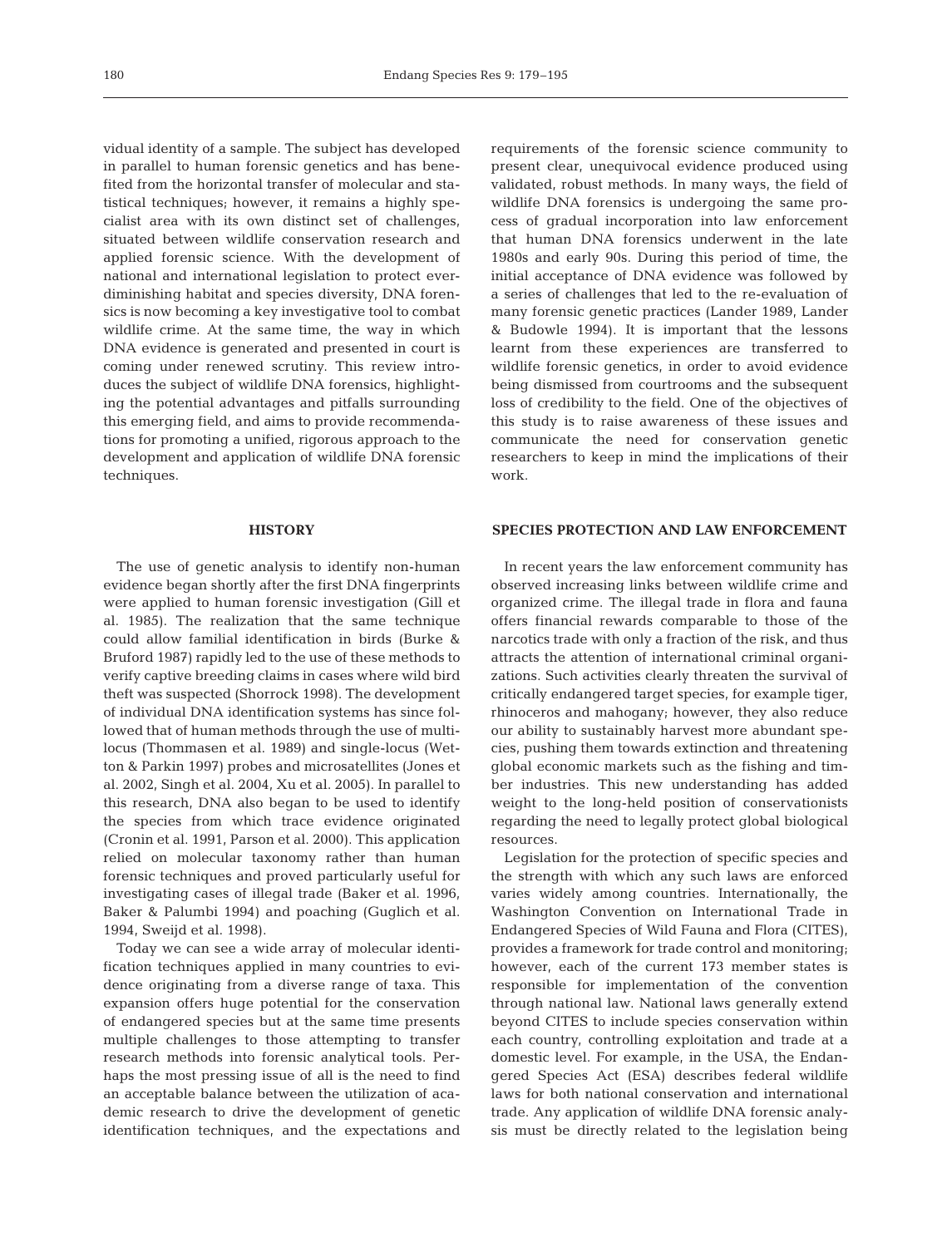enforced and, conversely, any new legislation relating to biological identification must be enforceable, making it important to develop a reciprocal understanding between wildlife legislators, law enforcers and forensic scientists.

The purpose of any forensic analysis is to provide information or evaluate hypotheses concerning the evidence available. This means that analysis is driven by the questions asked by casework investigators. Individual cases generate individual questions; however, in wildlife law enforcement most forensic enquiries can be divided into 4 main problems: what species is it from, where is it from, who did it come from and was it captive bred? Each of these questions can be considered in wildlife DNA forensics using a variety of different techniques; the following section examines the methods associated with each one.

## **FORENSIC GENETIC IDENTIFICATION METHODS**

## **Species identification**

The use of genetic analysis to identify the species of an evidence sample is the most common application in wildlife DNA forensics. Species identification may be used in cases of illegal poaching in order to identify trace evidence in the field or from a suspect's possessions (Gupta et al. 2005). It has also been widely applied to the identification of traded products that have lost identifying morphological characters, such as processed wood (Deguilloux et al. 2002), traditional medicines (TMs) (Hsieh et al. 2003, Wetton et al. 2004, Peppin et al. 2008) and shark fins (Shivji et al. 2002, Chapman et al. 2003).

Genetic species identification relies on the isolation and analysis of DNA markers that show variation among species, but are generally conserved within species. In animals, the most commonly used markers are gene regions within mitochondrial DNA, particularly cytochrome b (Parson et al. 2000) and cytochrome oxidase subunit I (COI) (Hebert et al. 2003a,b), as their mutation rates roughly coincide with the rate of species evolution. In plants, suitable genetic markers are normally found in the chloroplast genome within genes such as  $m \frac{at}{K}$  and  $\frac{tr}{H-p}$ sbA (Kress et al. 2005). Due to the presence of multiple mitochondrion and chloroplast organelles within a single cell, these markers are present in multiple copies. In comparison to nuclear DNA, where in diploid species a single nucleus carries just 2 copies of each marker, this increases the chance of success when analyzing trace evidence samples that typically contain relatively little cellular material (Butler & Levin 1998, Budowle et al. 2003).

In practice, there are several techniques used to analyze species informative markers (Box 1). The principal method is DNA nucleotide sequencing, followed by comparison of the resulting sequence with reference sequence data from different species. The level of similarity between test and reference sequences enables the species of origin to be inferred. DNA sequencing has been approved for use by the International Society for Forensic Genetics (ISFG) (Carracedo et al. 2000, Bär et al. 2000) and has been validated as a technique for use in forensic identification casework (Wilson et al. 1995). A particular advantage associated with sequencing is that universal PCR primers can be employed enabling the amplification of DNA from a wide range of species without any prior information regarding the sample (Verma & Singh 2003).

The primary method of identifying a DNA sequence is through the use of a reference database search whereby the unknown sequence is compared to those of known samples: a measure of the similarity between sequences is calculated and the most similar species is attributed to the sample (Parson et al. 2000, Branicki et al. 2003). The most commonly used reference databases for comparative species identification searches are the NCBI/EMBL/DDBJ database collaboration (www.insdc.org) and BOLD, part of the Consortium for the Barcoding of Life (CBOL, www.barcodinglife.com). For species that are well represented in such public databases it is common to encounter a 100% sequence match between the unknown sample and its reference species. However, due to sequence variation within species, no exact match may be observed, resulting in a species identification based on, for example, a 98.5% match. Closely related species may have sequence similarities of 90 to 95%, or higher. The total length of the sequence which is being matched also affects the confidence of identification. It is therefore left to the experience and judgement of the forensic scientist to evaluate the strength of evidence when undertaking a sequence similarity match.

An alternative analysis method for species identification is the construction of a phylogenetic tree. The tree is used to discern the evolutionary relationships between the test sample and reference sequences from each possible species (Avise 1994, Roman & Bowen 2000, Verma et al. 2003). The position of the test sample in the tree allows the closest reference species to be identified as the likely source. However, there are several different methods for constructing phylogenetic trees (e.g. neighbor-joining, maximum parsimony, maximum likelihood, Bayesian; see Holder & Lewis (2003) for overview) and there is currently no consensus in wildlife forensic science over which to use (Terol et al. 2002, Wong et al. 2004). Both the tree topology (branching pattern) and associated support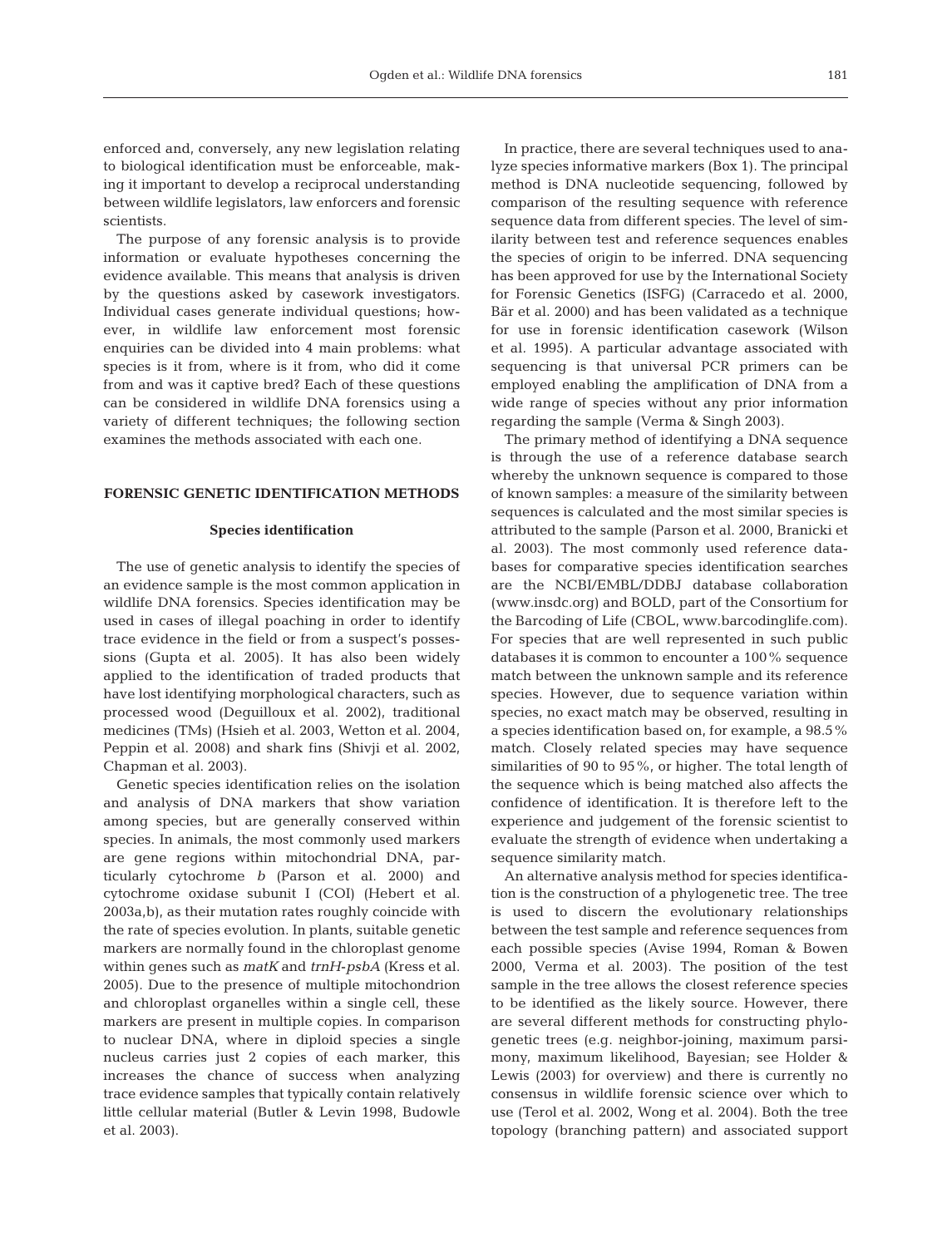Box 1. Introduction to the current techniques used in wildlife DNA forensics

## **1. DNA nucleotide sequencing**

Sequencing identifies each nucleotide (base) within a specific target region of DNA (the genetic marker). Species identification usually involves sequencing around 500 bases of DNA to provide a species-specific sequence. Sequencing provides data for developing genetic markers such as single nucleotide polymorphisms (SNPs) microsatellites and InDels, which describe specific areas of sequence variation.

(a) Four DNA sequences of 16 bases in length; the three reference sequences differ, the unknown sequence matches Ref. 2





## **2. SNP typing**

SNP typing, or genotyping, allows specific variable sites in a DNA sequence to be investigated. Focussing on a SNP site allows faster, cheaper tests to be developed that do not require such long fragments of high quality DNA, however less information is gained in comparison to DNA sequencing. There are multiple methods for typing SNP markers; 3 examples used in DNA forensics are provided below:

#### **(i) PCR-RFLP**

PCR-RFLP relies on the ability of enzymes to cut DNA at specific recognition sites. Where these sites coincide with a SNP marker, some sequences will be cut to produce 2 DNA fragments (S1), others will not (S2), leading to differences in the number and length of DNA fragments between samples. These differences can be resolved under electrophoresis.

#### **(ii) Allele-specific PCR**

Primers used in PCR for amplifying genetic markers can be designed for conserved regions of DNA (universal primers) or regions where DNA varies between species or populations (allele specific primers). Allele specific primers are designed so that PCR only works when DNA from the target sequence is present in a sample.

#### **(iii) Allele-specific probes**

An alternative to using specific primers is to use universal primers in combination with a specific probe. Different probes are designed to attach to different DNA sequence variants (S1 and S2) allowing the base present at a SNP site to be detected.

#### **3. Microsatellite genotyping**

Microsatellite markers describe differences between DNA sequences due to variation in the number of repetitive units of DNA in a specific region. Changes in the repeat number lead to different sized DNA fragments (alleles) that can be resolved under electrophoresis.

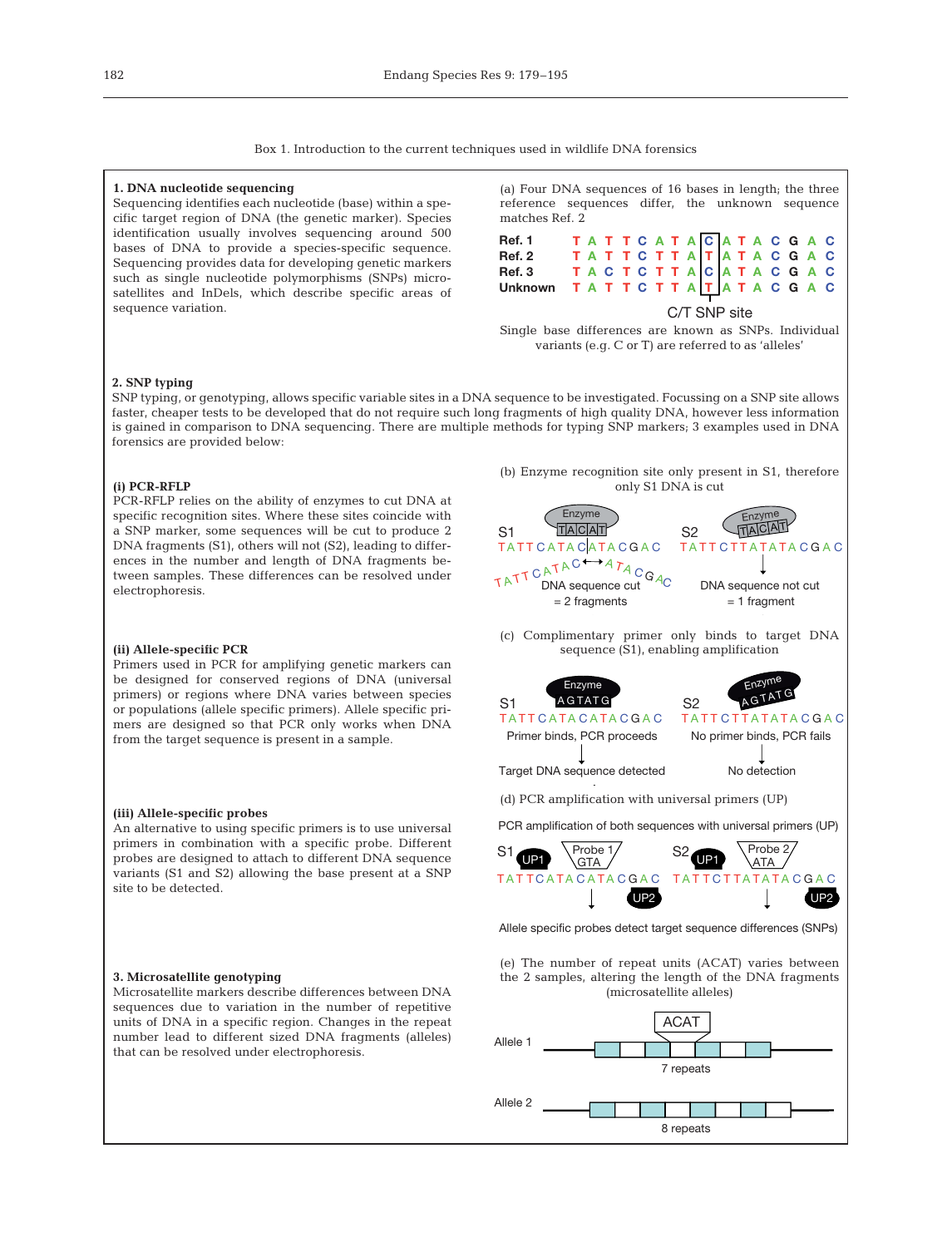may differ among construction methods, complicating the presentation of such evidence to a jury and requiring forensic practitioners to take great care in the interpretation of their results.

The differences observed among species at a genetic marker are largely due to single base pair changes in the DNA sequence, known as single nucleotide polymorphisms (SNPs) (Box 1). SNPs can be directly utilized to identify species, without the need for full sequencing, using a number of techniques that are either more cost-effective and low-tech, for example PCR-restriction fragment length polymorphism (RFLP) (Box 1) (Tahir et al. 1996, Hold et al. 2001), or enable analysis of shorter DNA sequence regions via SNP genotyping. Minimizing the size of the genetic marker targeted is often necessary to obtain results from samples that are either degraded or have been highly processed, fragmenting the DNA (Butler et al. 2003, Hajibabaei et al. 2006).

By reducing the genetic information available from an entire sequence to the characterization of several SNPs within the genetic marker, there is an increased risk of sample misidentification that must be considered when designing assays and interpreting forensic data. Both PCR-RFLP and SNP-genotyping methods are widely accepted within the forensic genetic community, however they are applied in the context of species detection, rather than species identification. SNP genotyping assays will have a defined scope that describes the total set of species that have been tested during development. The application of such a test therefore assumes knowledge of the potential species present, with the aim of discriminating among them; it does not exclude the possibility that other non-target species are present. This theoretically allows for a positive result for a target species being generated from a non-target species that was not included in the original assay design. This issue drives the definition of the total species set; from a scientific perspective it requires inclusion of phylogenetically related (evolutionarily similar) species; from a forensic perspective it requires inclusion of species that could reasonably be expected to be found in place of the target species. For example, the development of an assay to detect the CITES-listed tropical hardwood genus Gonystylus (ramin), included species from all con-familial genera and a further 17 unrelated species that were known to occur in the timber trade and could conceivably have been misidentified as ramin on the basis of morphology (Ogden et al. 2008, this Theme Section). While this may seem odd to someone with a background in evolutionary genetics, it is crucial to the defence of forensic interpretation in court.

Although the development of assays that target SNPs rather than generate whole sequences restricts their scope to species detection, it does allow the analysis of samples where multiple species are present, in contrast to DNA sequencing with universal primers. The detection of DNA from endangered species in TMs that may contain multiple animal and plant derivatives has been achieved using allele-specific PCR primers and probes (DeSalle & Birstein 1996, Wan & Fang 2003, Wetton et al. 2004, Imaizumi et al. 2007) (Box 1). The development of multiplex assays that can simultaneously detect any species from a target set is increasing the utility of these approaches (Tobe & Linacre 2008). The recent transfer of array-based genotyping methods from human to non-human research has led to the development of SNP assays for the simultaneous detection of large numbers of target species (Kochzius et al. 2008) and it is anticipated that this technology will soon become available to the wildlife forensic community.

The power to identify species offered by DNA sequencing and the ability to analyze mixed DNA through SNP approaches can be combined. By using species-specific PCR-primers it is possible to generate a single DNA sequence for the target species from a sample containing multiple species DNA. This sequence can then be identified to species level to categorically demonstrate its presence in the sample and is therefore a favoured method in wildlife DNA forensics. Applications include the identification of bear bile in TMs (Peppin et al. 2008) and shark body parts (Chapman et al. 2003).

#### **Identification of geographic origin**

Wildlife legislation usually operates within political boundaries such as national and regional borders or marine fishery zones. Species distributions are governed by biological and environmental factors that rarely coincide with such legislation. This mismatch often leads to wildlife crime investigations asking questions concerning the geographic origin of a sample. For example, to enforce CITES regulations it may be necessary to demonstrate the geographic source of a specific sample, in addition to identifying the species. Similarly, the effective management of marine protected areas requires methods that enable illegally harvested stocks to be distinguished from those taken legally from elsewhere. Genetic analysis has been employed to infer geographic origin of samples in biological research for many years; however, the number of published studies detailing the application of these tools to forensic casework is low, suggesting this arena is in its infancy.

From a forensic genetic perspective, identifying the geographic origin of a sample is equivalent to identi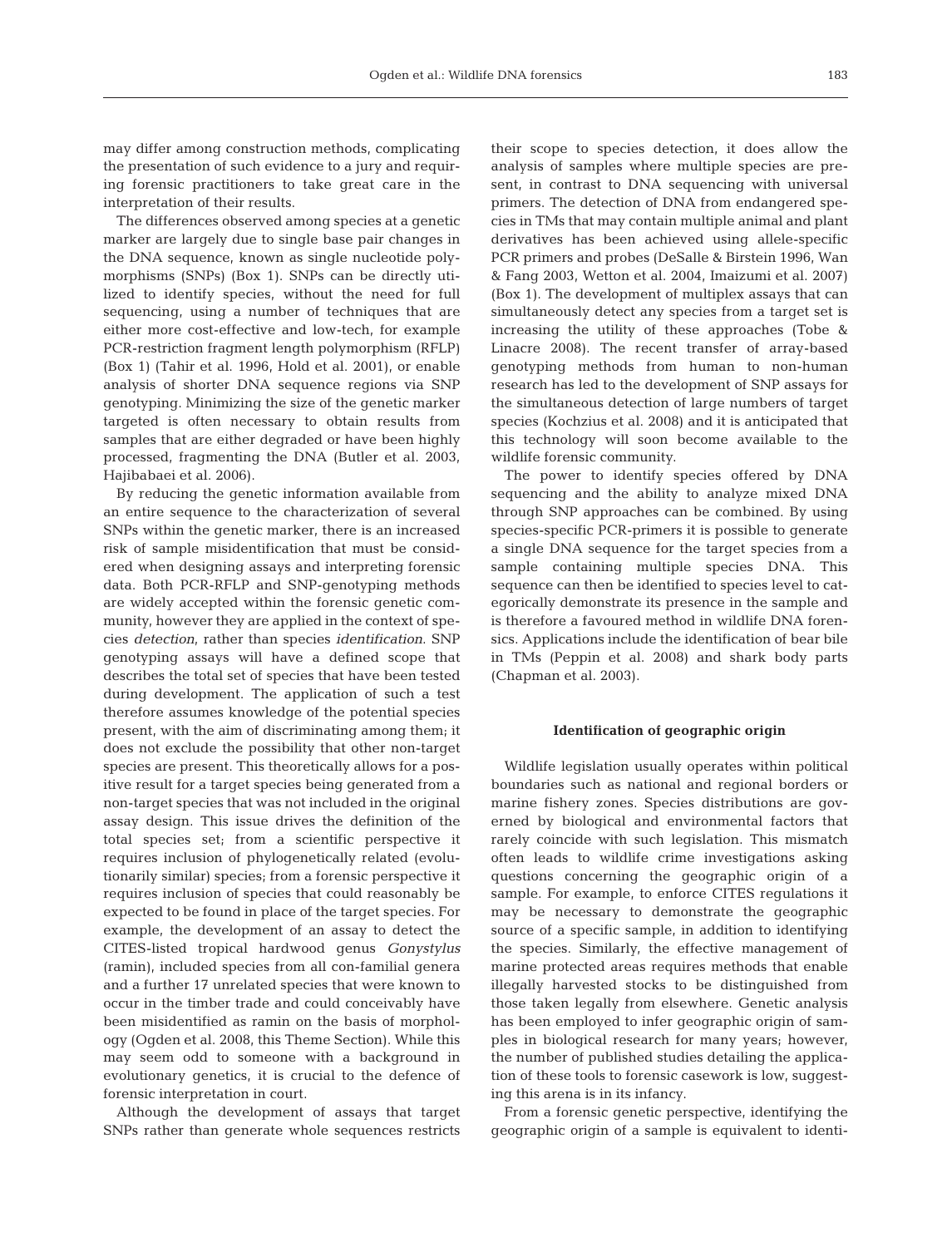fying its reproductive population of origin. Biological populations include many different levels of genetic variation, from extended families to subspecies, making them difficult to define. Populations are often capable of sharing genetic material, therefore compared to species identification, DNA markers are less likely to show discrete differences among groups (Fig. 1). Geographic origin identification is based on our ability to assign a sample to a particular population, requiring the source population to be sufficiently genetically distinct from other candidate populations and relying on the existence of population data from multiple areas. Despite these limitations, a wealth of existing academic and conservation management research focussing on population assignment is now being transferred to address the urgent need for enforcement techniques capable of identifying geographic origin. The methods employed are largely dictated by the degree of genetic differentiation between populations.

Within some species, populations may be so isolated from one another that there is effectively no exchange of genetic material between them. Genetic differences will gradually accumulate over evolutionary time to a point where members of an isolated region share the same types of genetic marker (alleles) within their population, but exhibit different alleles to that of any other population. Markers that exhibit such discrete variation are very useful for identifying populations and therefore for assigning an individual to a geographic region with a high degree of confidence (Fig. 1). In



Fig. 1. The level of genetic diversity between populations exhibits continuous variation, from subspecies (dark end) to extended families (light end). The degree of population (Pop) divergence dictates the selection of genetic markers and subsequent analytical methods used to assign a sample to its geographic origin. SNPs: single nucleotide polymorphisms

highly divergent populations, mitochondrial DNA (mtDNA) can be used to identify populations, similar to species identification. The hypervariable mtDNA control region, or D-loop, is often used as a marker in geographic origin identification, with individual control region sequence types ('haplotypes') corresponding to specific populations. Wu et al. (2005) applied this technique to the Chinese sika deer Cervus nippon that is classified into 4 subspecies. Following widespread hunting to supply the TM trade, 2 sub-species were extirpated (lost) from the wild and now exist only in captivity where they are bred in large numbers for medicinal use. The remaining 2 subspecies that exist in the wild are very seriously threatened and heavily protected by Chinese law. In order to enforce this conservation legislation, a method to discriminate one of the wild subspecies from one of the domesticated subspecies was developed, based on mtDNA control region haplotype variation.

In the absence of sufficient mitochondrial DNA variation, it is necessary to employ genetic markers from the nuclear genome that show variability among regions. Although some microsatellite and SNP markers (Box 1) do show discrete differences, individual alleles will often be distributed across populations (Fig. 1). This means that differentiation can only be achieved on the basis of differing allele frequencies. The frequency of the alleles observed in a population can be used to characterize its genetic structure and to assess the probability of a sample originating from that area. Such probabilistic approaches have 2 important implications for wildlife forensic investigations. First, it is necessary to develop large genetic databases to provide representative allele frequencies for all of the potential source populations. Second, it requires the use of statistical analysis to provide quantitative probabilities of assignment for a sample to each of those populations.

In practice, a DNA profile is first generated from a test sample using a panel of genetic markers. The profile is then assigned to a population by comparing the alleles observed in the profile with the allele frequencies observed in the populations. There is a wide range of analytical methods available for assignment (reviewed by Manel et al. 2005) and it is important to understand the statistical basis and underlying assumptions of any that are used. In a forensic context it is necessary to select a method that enables the scientist to evaluate both prosecution and defence hypotheses; that is, one which provides a quantitative estimate of the probability that the sample originated from the source claimed by the defence, rather than simply identifying the most likely genetic geographic origin. Assignment tests are normally implemented in software packages, and a number are freely available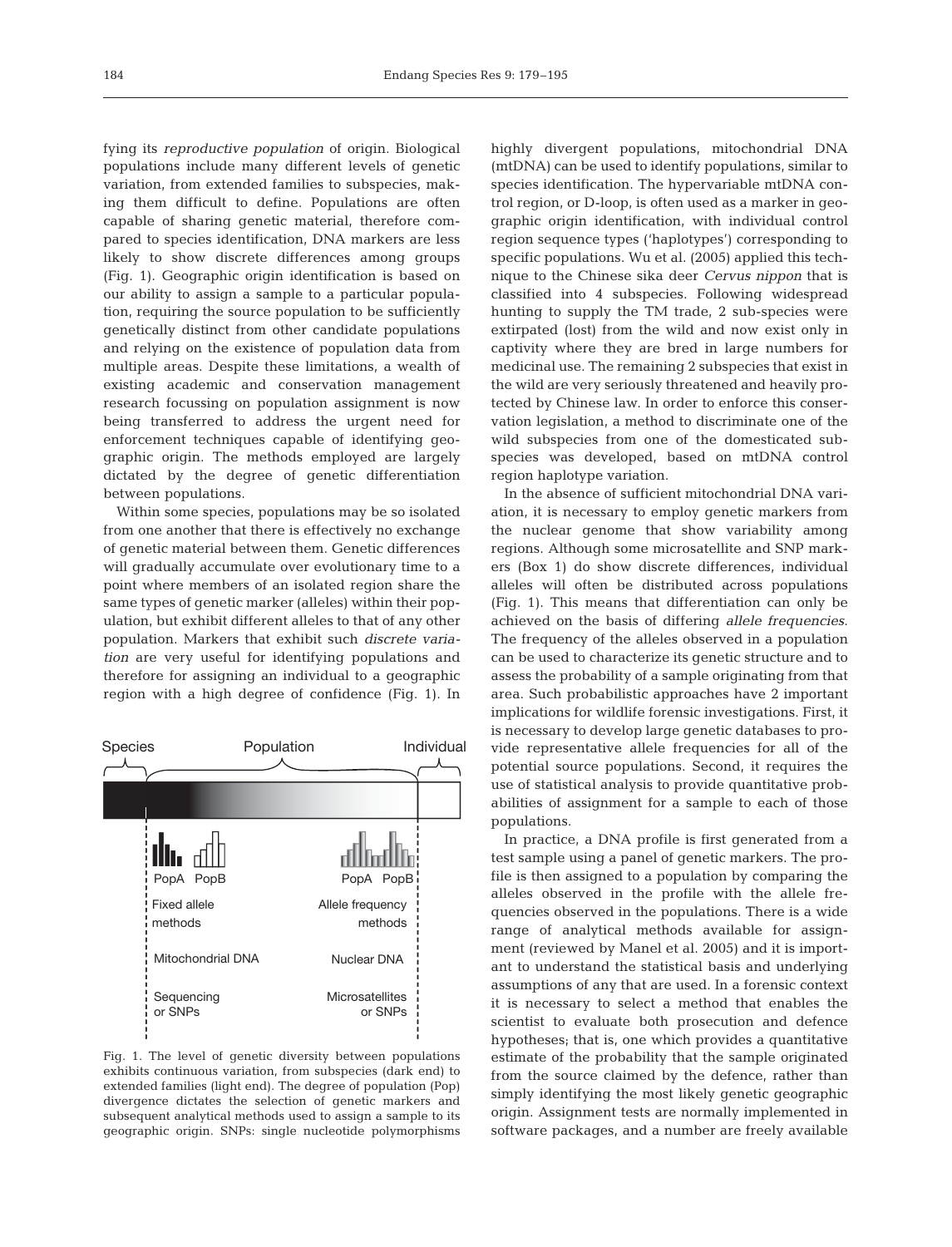for data analysis (reviewed by Hauser et al. 2006). Population assignment is extensively used to prosecute illegal salmon fishing in the NW Pacific (Withler et al. 2004), where large databases have been established (Seeb et al. 2007), but applications are currently limited for endangered species where data are difficult to collect.

In populations that exhibit much larger rates of gene exchange, allele frequencies among different regions may be almost equal at neutral genetic markers, making it impractical to apply this approach to identify the geographic origin of wildlife samples. This may occur where a population has been defined by non-biological criteria, such as fishing zones drawn along geopolitical boundaries, or nationally certified timber products obtained from species with wind-dispersed pollen. In both these examples, there is no biological restriction to the dispersal of genes across multiple 'populations' and exact geographic origin cannot be described. Where genetic populations are widely distributed, non-genetic alternatives, such as stable isotopes (Benson et al. 2006) may be more suitable to determine the source of biological material.

## **Individual identification**

The use of DNA profiling for the individual identification of genetic evidence has revolutionized human forensic analysis over the past 20 yr. In contrast, the identification of individual animals and plants has often been less relevant to the protection of endangered species. However, for certain issues such as poaching, where it may be necessary to demonstrate that a horn, tusk, bone or skin has originated from a specific individual, DNA profiling techniques can provide key evidence to wildlife crime investigations. Other applications include the identification of stolen animals and the authentication of legally traded wildlife products.

DNA profiling works by targeting genetic markers that are highly variable within species and are therefore likely to show differences among individuals. As with geographic origin identification, multiple microsatellite or SNP markers are used to create a profile that consists of a series of alleles (Box 1). The greater the number of markers used, the less likely it is that another individual has the same series of alleles (same profile). If 2 samples produce different DNA profiles, the possibility that they originate from the same individual can be excluded. If 2 samples share the same profile, it suggests that they may come from the same individual and it is then necessary to calculate the probability that 2 individuals have the same profile by chance. This probability is affected by the number and variability of markers in the profile, how common the alleles are in the species (their frequency), and how closely related individuals are in the population where the samples were taken. Evaluating these factors requires a representative sample of DNA profiles from the population.

The development of individual profiling techniques for wildlife DNA forensic investigation has been limited by the need to generate reference data; however, examples of successful applications do exist. In Canada, DNA profiling systems have been developed and are regularly applied to support investigations into the poaching of mule deer Odocoileus heimonus, white-tailed deer O. virginianus, elk Cervus canadiensis, moose Alces alces, caribou Rangifer tarandus and black bear Ursus americanus (www.forensicdna.ca/ dnadatabases.html). In northern Italy, evidence of wild boar poaching has been generated using DNA profiling to match blood on the defendant's knife to a wild boar carcass (Lorenzini 2005).

Individual DNA profiles can also be used to regulate the legal trade in species that are protected in only part of their range, or are subject to strict quotas. Wildlife DNA registers in which legally traded specimens can be individually recognized through a DNA profile, provide a method of ensuring that illegally obtained wildlife cannot be laundered into a legitimate supply chain. This has been demonstrated in principle for the minke whale Balaenoptera acutorostrata by comparing samples obtained from markets to an existing Norwegian genetic register of legally caught whales (Palsbøll et al. 2006). An adaptation of this approach is already applied in south-east Asia to verify the source of merbau Intsia spp., a tropical hardwood traded under quota. DNA profiles are produced for each tree stump in a concession and stored on a database. Logs and timber products originating from that concession are subsequently resampled throughout shipment and processing. Illegally laundered wood can be identified via DNA profile exclusion from the original tree stumps (Lawson 2007). This type of innovative approach can provide forensic evidence for enforcing trade controls, but importantly also offers a method for self-regulation, allowing limited enforcement resources to be more efficiently deployed elsewhere. However DNA registers are not without controversy. The ability to individually identify tigers using DNA profiles has been used to support the argument for tiger farms in China, by demonstrating that animal bones and skins originate from captive sources. In such endangered species, any level of legal trade may threaten the survival of those remaining in the wild by supporting a lucrative market and incentivising poachers.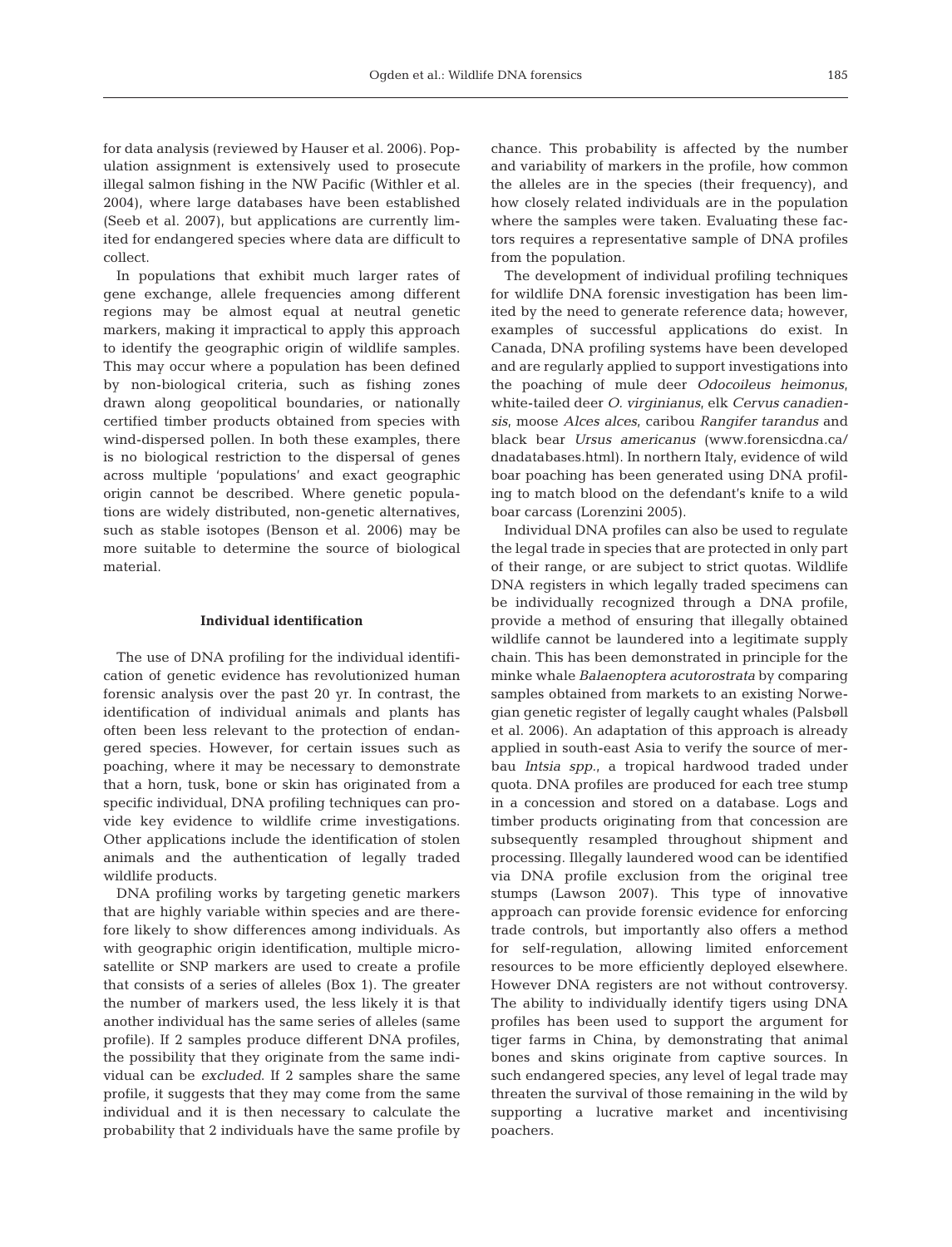## **Familial identification**

The ability to verify or refute familial relatedness is the fourth principle application of wildlife DNA forensic techniques. Establishing levels of relatedness is important for many aspects of conservation genetics, but for forensic investigation the focus lies primarily on the differentiation of captive bred from wild caught animals. Captive breeding programmes are now commonplace throughout the world and focus on either sustaining global populations of highly endangered species, or the production of animals and plants of commercial value. Problems arise when the 2 drivers cross-over, as they often do, and rare species become highly prized commodities with large profits to be made from their commercial trade. This situation may lead to unscrupulous 'breeders' laundering animals or plants taken from the wild and re-selling them as captive bred individuals. Examples of current issues include the trade in parrots, birds of prey, tortoises and orchids.

The fact that genetic markers are inherited from one generation to the next allows DNA profiles to be used to verify parent–offspring relationships. The alleles present in the DNA profile of an individual must also be present in its putative parents, 1 allele per marker in each parent. If alleles are observed that do not correspond to those in the putative parental profiles, then the possibility of the individual being their offspring can be excluded. This method of profile exclusion to refute parentage claims, like individual sample matching, does not require profile data from the wider population and is therefore relatively simple to apply. However, the results of parental exclusion are not as definitive as those for individual profile exclusion and require more interpretation. The basis of variability at a genetic marker is the occurrence of heritable mutation events, where 1 allele changes to another between generations. Although such events rarely occur, they do create the possibility that disagreement between parent and offspring profiles may be due to mutation rather than false parentage. Ideally, as in human genetics, the mutation rate at each marker should be incorporated into parentage analysis; however, this is rarely possible for wildlife species, and profile interpretation therefore requires caution.

A number of forensic DNA profiling systems have been developed specifically for parentage verification. In the UK, where the theft of chicks from wild nest sites persists, genetic tools have been used to investigate captive breeding claims in a number of birds of prey species for the past 20 yr (Wetton & Parkin 1997; reviewed by Shorrock 1998). The techniques used have evolved in parallel to human forensic genetic techniques, resulting in the recent development of microsatellite DNA profiling systems for 6 different species (Dawnay et al. 2008). Similar systems are employed throughout Europe and Australia to verify captive bird breeding, while in Russia, parentage analysis is used to authenticate caviar produced from captive sturgeon (S. Rastorguev pers. comm.). Wildlife DNA forensic approaches offer a powerful way to investigate wild animal laundering and are set to become more widely used as conservation enforcement increases.

#### **Sample types for DNA analysis**

The successful recovery of DNA from biological evidence is the most important stage in any forensic genetic investigation. The diversity of DNA sources available to human forensic scientists has been well publicized and includes soft body tissues, bones, teeth, hair, saliva, sweat, urine and faeces. The methods used to extract DNA from these sample types can often be transferred to other species; however, wildlife forensic geneticists may be faced with quite different sample types such as fish scales, feathers, fruits or processed timber. Conservation geneticists have developed techniques for recovering DNA from a remarkable array of sample types (e.g. snake venom, Pook & McEwing 2005; moulted feathers, Horvath et al. 2005; fish scales, Kumar et al. 2007; porcupine quills, Oliveira et al. 2007; historic eggs, Lee & Prys-Jones 2008), enabling genetic information to be recovered from almost any biological material.

Sample types can be characterized in terms of the quantity of DNA initially present, its protection from environmental degradation and the ease with which purified DNA can be recovered. For example, hard materials such as bone, tooth, horn and ivory may contain relatively little DNA, which is difficult to extract, but which is preserved in the sample for many years (Yang et al. 1998). In contrast, soft tissues tend to contain more DNA which is simple to recover, but which is prone to rapid decomposition. Plant tissues also vary widely in composition, and different techniques need to be used when dealing with root fibres, leaves, fruit and seeds or solid timber.

One of the particular problems associated with DNA recovery from wildlife samples is environmental degradation due to bacterial breakdown, physical destruction, or damage from natural UV light (Lindahl 1993). Another complication to DNA recovery is that crimes against wildlife often involve the illegal trade in processed parts and derivatives, such as in TMs, and the investigator is often faced with needing to identify heavily treated sample types containing multiple individuals' or species' DNA (Gill et al. 2006, Tobe & Linacre 2008).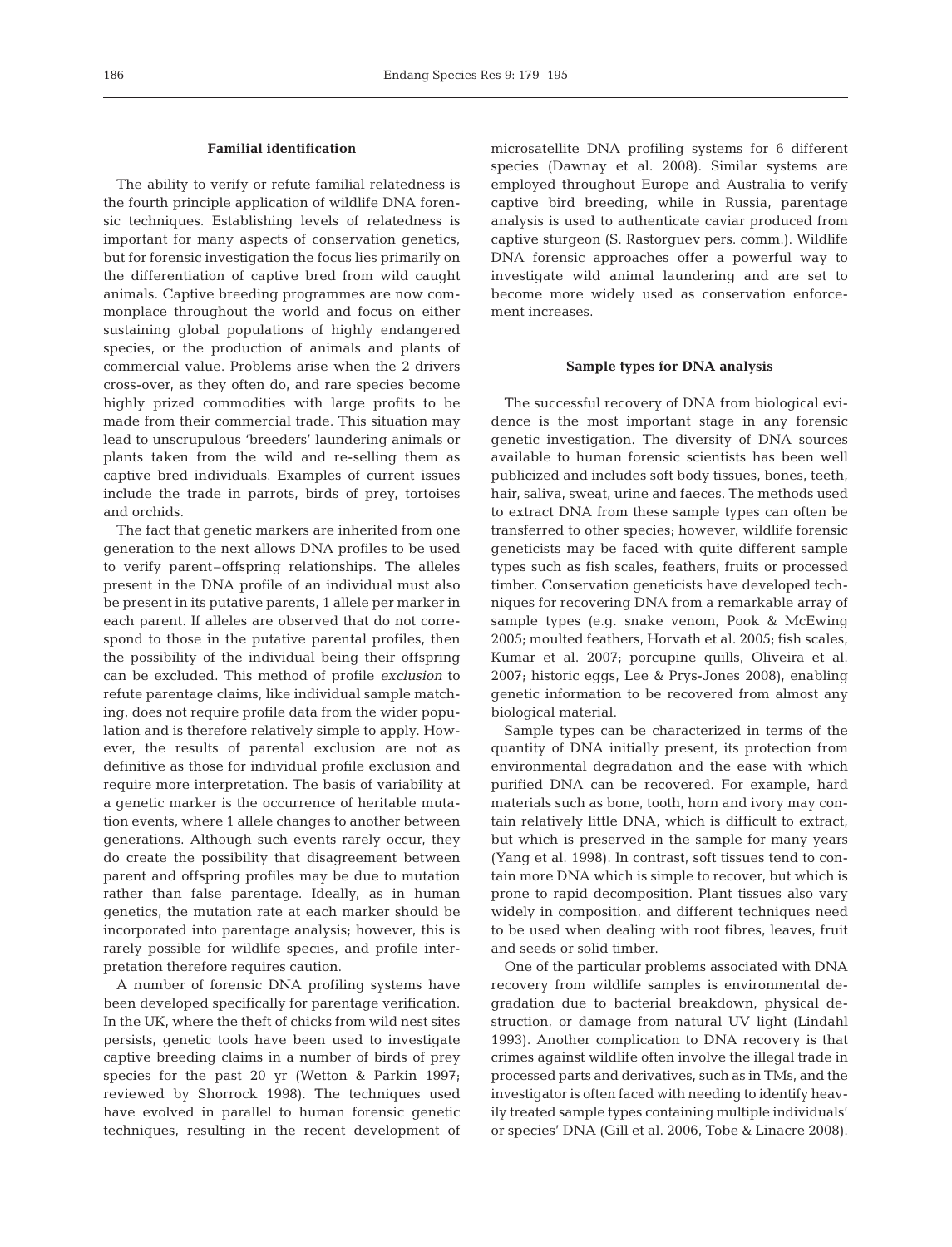The type and quality of biological evidence obtained during an investigation affects the DNA analysis that can be subsequently applied. Very low quantities of cellular material may limit analysis to mitochondrial or chloroplast DNA. Degraded DNA will fragment, restricting analysis to small target sequences. Although processes such as 'whole genome amplification' are now being applied to increase the success rate of non-human genetic analysis (authors' unpubl. data), the quality and quantity of DNA recoverable from the sample type is critical to downstream applications. The implications for wildlife crime investigations are that there is a higher success rate for techniques that rely on mitochondrial markers, such as species identification, and techniques that target short fragments of DNA, such as SNP genotyping.

The diverse range of identification questions that can be addressed using genetic methods offers great potential to forensic investigation and wildlife law enforcement. However, in order to reach the stage of presenting evidence to an enquiry or prosecution, a large number of practical issues surrounding the production and interpretation of genetic evidence must be considered. The following section examines key areas in the transfer from conservation genetic research to forensic genetic application.

### **FROM RESEARCH TO APPLICATION**

The term 'forensic' is becoming something of a buzzword in the conservation genetic community. The potential to transfer research applications into investigative tools is receiving enthusiastic recognition from government agencies, non-governmental organizations and academic scientists. Furthermore, an increasing number of publications are associating biological research with the field of forensic science through claims regarding the potential application of their findings. While an increased focus on the subject of wildlife forensics helps to raise the profile of the field, it also risks blurring the boundaries between academic and forensic sciences. While many wildlife forensic genetic techniques have developed directly from conservation research, it is important to draw a clear distinction between the production of data for research purposes and the generation of evidence destined for court.

Most recent wildlife 'forensic' genetic research can be placed into 1 of 3 categories. First, there are technical papers describing novel methods or newly isolated genetic markers which detail their potential applications to forensic casework or trade monitoring (e.g. Fitzsimmons et al. 2001, Jones et al. 2002, Moore et al. 2003, Rodzen et al. 2007). This research provides the fundamental tools for the genetic identification of wildlife. Second, there are research papers that describe the use of molecular genetic techniques to monitor illegal persecution or trade in endangered species (e.g. Roman & Bowen 2000, Wasser et al. 2004, Withler et al. 2004). Such work helps to develop initial tools into practical applications, while the resulting survey data play an important role in highlighting threats to endangered species and provide useful intelligence to enforcement investigations. Third, there are papers that describe the validation of tools used to generate data of evidential quality (e.g. Gilson et al. 1998, Branicki et al. 2003, Dawnay et al. 2007, 2008b). While all 3 research areas are effective components of conservation genetics, only techniques falling into the last group are sufficient for application to forensic investigations requiring evidential data. What distinguishes this work from tool development and genetic monitoring is the level of validation, quality assurance (QA) and quality control (QC) supporting the research.

In any enforcement application, all processes of data production and interpretation may be subject to challenge. Sample collection and transfer, laboratory and statistical analyses, the accuracy of the reference database and the presentation of findings are all scrutinized by lawyers and scientists searching for potential sources of doubt in the evidence. It is therefore essential that each stage of the method is assessed and validated prior to enforcement use. 'Validation' is broadly defined as the process by which the scientific community acquires the necessary information to (1) assess the ability of a procedure to obtain reliable results, (2) determine the conditions under which such results can be obtained, and (3) define the limitations of the procedure (SWGDAM 2003). The validation process identifies the methodological aspects that are critical to the production of evidential data. While validation studies are embedded within the development of human forensic genetic methods, they are often overlooked in the transfer of conservation genetic research to wildlife forensic application. The Scientific Working Group on DNA Analysis Methods (SWGDAM) has identified 2 aspects of validation; developmental and internal. Developmental validation involves demonstration of the accuracy, precision, and reproducibility of a procedure and must be carried out prior to its use in forensic casework. This is achieved by performing studies specifically designed to question the novel technology's reliability and limitations. Internal validation is conducted by each testing laboratory and is the 'in-house' demonstration of the reliability and limitations of the procedure (SWGDAM 2003). Elements of data production that require validation are briefly introduced here.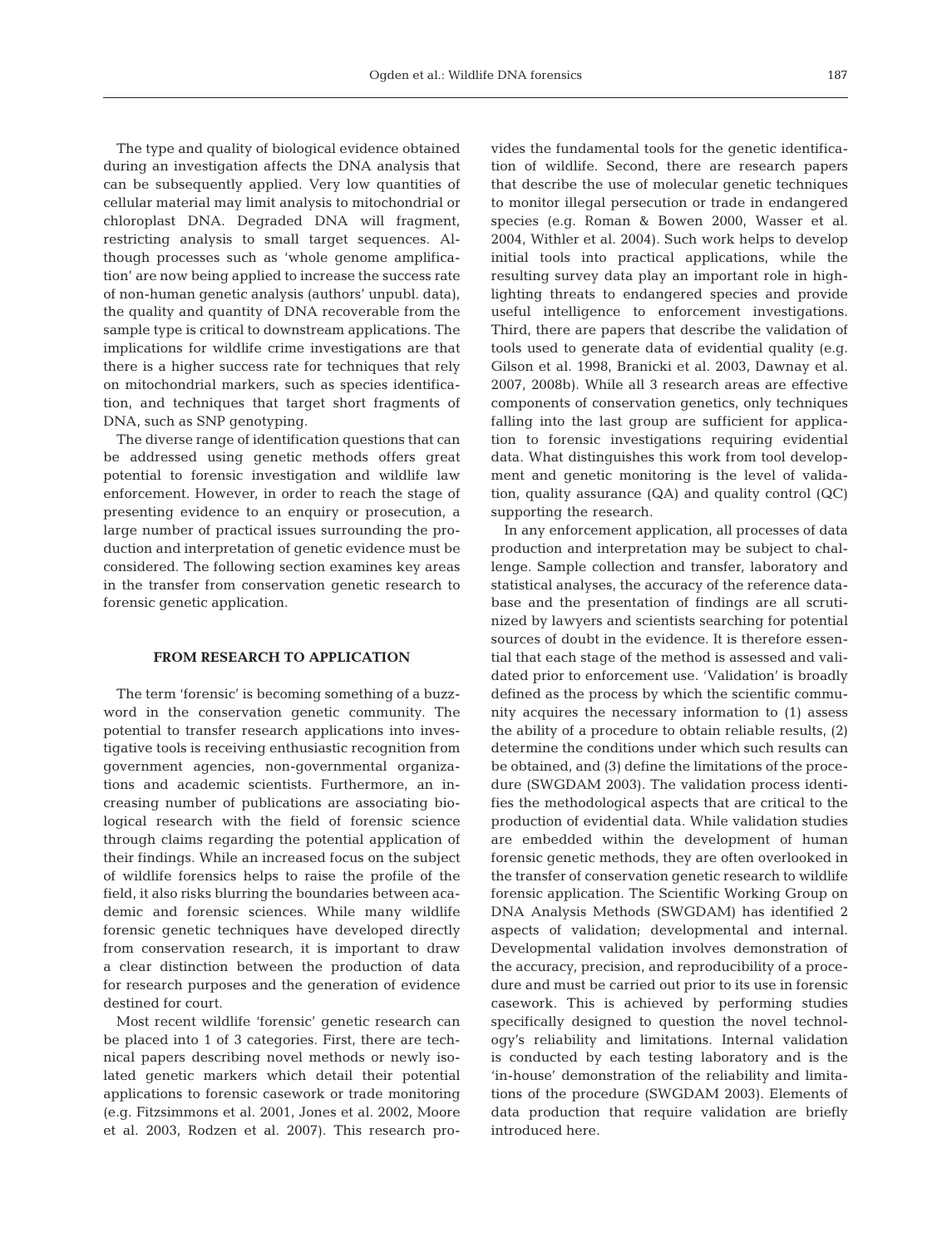## **Sample collection and transfer**

Choice of sample type and methods of sample collection, storage and transfer are extremely important. Validation studies are required to demonstrate that different sample types can be reliably used for analysis, covering various alternative source materials such as moulted feathers, ivory, faeces and processed timber, different production processes including cooking, tanning, and mixing with other species products and the effects of environmental DNA degradation. The chain of custody that links sample collection to result interpretation must follow a documented procedure applied by all agencies involved, to ensure that all transfer and storage of samples is secure and that evidence tampering is detectable. If evidential integrity can be successfully challenged, subsequent forensic analysis is irrelevant.

#### **Laboratory analysis**

A wide range of DNA extraction chemistries and platforms are commonly used in genetics laboratories, some of which have been validated (e.g. Nagy et al. 2005), many of which have not. Selection of a validated method, or performance of a validation study, should be undertaken in order to demonstrate the reliability of the technique to recover DNA of sufficient quality and quantity for subsequent analysis. Many of the most common genetic analysis techniques (e.g. Wilson et al. 1995, Moretti et al. 2001) and platforms (e.g. Lygo et al. 1994, Koumi et al. 2004) have been validated for forensic use; however, it should be noted that some early markers such as multi-locus probes and RAPDs are now widely considered inappropriate, while state-of-the-art array-based genotyping platforms have yet to undergo formal validation. The key area for validation in the laboratory comes in the development of genetic markers used to provide information about the sample. Generic markers commonly used for species identification have been validated, such as mitochondrial gene regions within cytochrome b (Branicki et al. 2003) and cytochrome oxidase I (Dawnay et al. 2007). However, the vast majority of nuclear markers used for population assignment and individual identification have been transferred directly from a research environment. In such cases, validation is required to demonstrate that alleles can be unambiguously identified, that markers exhibit Mendelian inheritance and are independent of one another, and that variation in analytical conditions does not affect the genotype produced. Guidelines for molecular marker validation are available for human systems (SWGDAM 2003) and these should be transferred to non-human species as comprehensively as possible (e.g. Coomber et al. 2007, Dawnay et al. 2008b).

## **Statistical analysis**

Species identification is generally performed using sequence similarity matches that often indicate a single species of origin. While the associated sequence matching algorithms have been peer-reviewed (Altschul et al. 1997, Ratnasingham & Hebert 2007) and the resulting data still require interpretation, they do not normally require further analysis. Population assignment and individual or familial identification may also result in the categorical identification or exclusion of a sample; however, data are more commonly described probabilistically, based on statistical analysis of the observed DNA profiles. For geographic origin identification, there are a number of possible statistical approaches and barring rare examples (e.g. Phillips et al. 2007), there is no precedent available from human applications to direct the choice of method. The methods and assumptions used to identify the most likely source population must be critically evaluated in the context of each individual case (for a review, see Manel et al. 2005). In contrast, individual and familial identification benefit from the transfer of established human forensic statistical methods (Evett & Weir 1998, Balding 2005). However, important differences exist between human and non-human systems, particularly relating to levels of inbreeding (Ayres & Overall 1999, Waits et al. 2001) which require explicit consideration.

#### **Reference data**

All genetic identification techniques rely on reference data, either to match unknown against authenticated samples, or to provide population data for probabilistic assignment. The reliability of results derived from any database are dependent on data quality; validation of reference datasets is therefore of fundamental importance (Parson et al. 2004). This is being achieved through initiatives such as CBOL, in which species diagnostic DNA sequences are linked through an audit trail to authenticated reference source material. This approach reduces the risk of data error compared to the NCBI/EMBL/DDBJ databases and is recommended for the construction of localized reference data sets. Validation of reference data for population and individual identification relies on accurate inter-laboratory allelic identification, which has limited the exchange and development of these techniques in wildlife forensics. However, reference datasets have been successfully produced, for example for NW Pacific salmon (Seeb et al. 2007) and UK badgers (Dawnay et al. 2008b), and clear guidelines are available for allele nomenclature systems and population data publication (Bär et al. 1997, Lincoln & Carracedo 2000).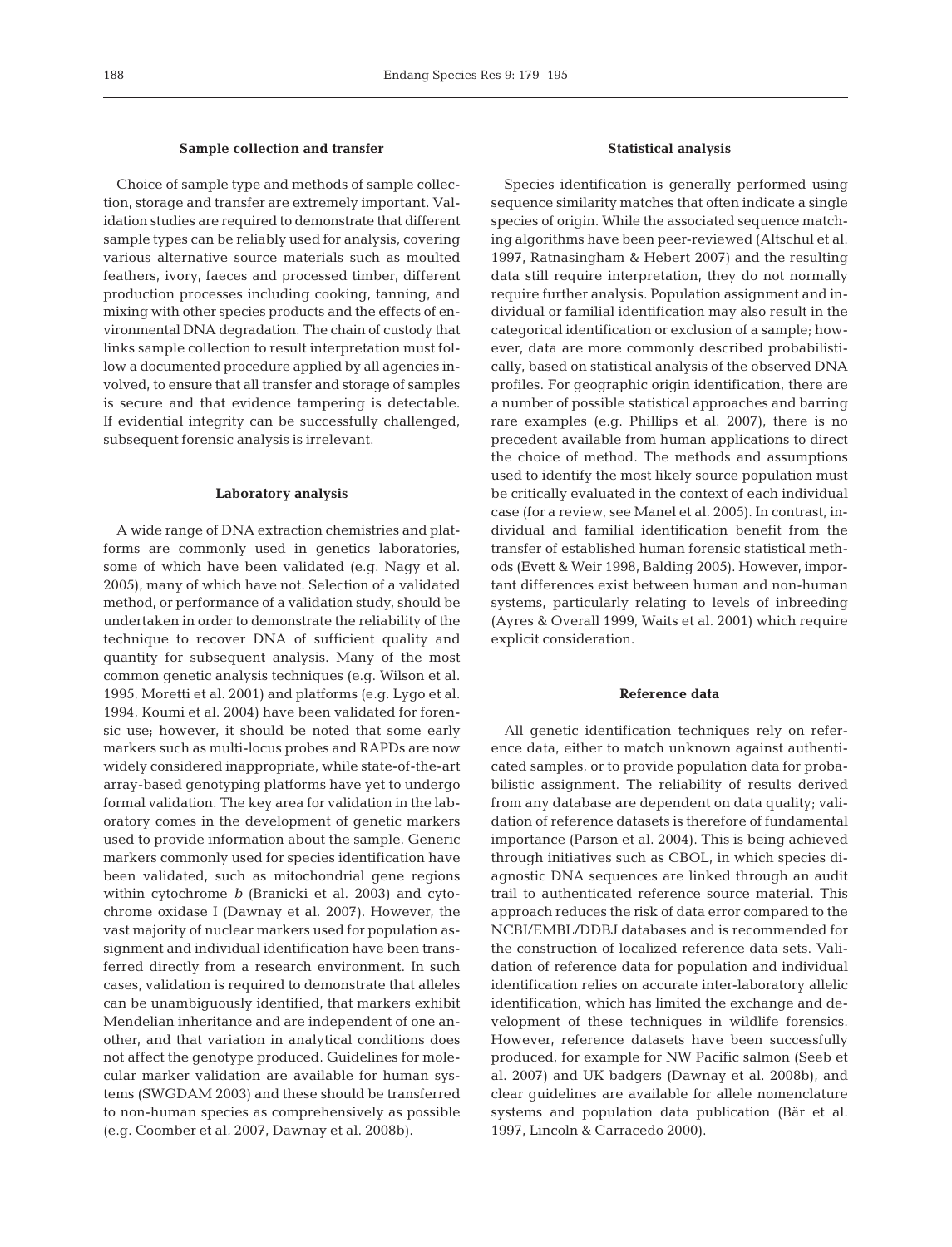Despite their importance, validation studies on novel techniques and genetic markers are not universally performed or documented by laboratory staff conducting forensic casework on wildlife species and are mistakenly assumed to be time-consuming, expensive and best suited for summer interns (Butler 2006). The development of formalized recommendations and guidelines for forensic animal identity testing (e.g. Budowle et al. 2005, Dawnay et al. 2008b) may aid the adoption of such practices by those performing wildlife forensic genetic casework. Additional useful information regarding validation and experimental methodology can be found in many human-based forensic research papers (e.g. Andersen et al. 1996, Moretti et al. 2001, Butler 2006) and web resources (STRBase, www.cstl.nist.gov/ biotech/strbase/validation.htm).

In addition to acknowledging differences between the development of techniques to provide genetic data for research and enforcement, it is also important to recognize the importance of the laboratory environment in which sample testing is to be undertaken. Analysis of forensic evidence samples should be restricted to laboratories that are able to manage projects and conduct tests in accordance with auditable standards. QA systems demonstrate the ability of a laboratory to provide accurate, reproducible and secure results. While the lack of laboratory accreditation does not prevent scientists from performing forensic casework, it may result in legal challenges to the evidence that prevent admission to court. Genetic QA practices include adherence to strict chain of custody procedures, complete separation between pre- and post-PCR facilities, ongoing equipment calibration and regular internal and external audits of all analytical processes. It should be noted that in many countries, all notebooks, spreadsheets and emails relating to a case are admissible as evidence and are therefore included in QA systems. Useful information regarding QA and QC practices are made by forensic working groups such as the European DNA Profiling Group (EDNAP) the International Society of Forensic Genetics (ISFG), the Scientific Working Group on DNA Analysis Methods (SWGDAM) and the DNA Advisory Board (DAB).

The emphasis placed on QA and QC in forensic science is greater than in conservation genetic research. This fact does not discredit academic research or imply that results from forensic laboratories are necessarily more accurate, but it recognizes the different questions asked by each field. While conservation genetic research often looks for patterns within populations, forensic casework is concerned with the degree of certainty of identification from a single sample. Performing validation studies and adhering to laboratory QA and QC increase data confidence for both practitioners and the legal community and are the difference between generating data for conservation genetic research and providing forensic evidence.

#### **Presentation of evidence**

Alongside the practical aspects of method validation and quality assurance, the role of the scientist also differs between wildlife DNA forensics and conservation genetic research. In most wildlife crime investigations, forensic analysis will have been requested by the authorities responsible for prosecuting the case; however, the role of the forensic practitioner is always to provide evidence for the benefit of the court, rather than the prosecution or defence. It is therefore essential that the presentation of analytical results, as well as being communicated for non-scientists, is seen to be completely impartial. To achieve this, the forensic scientist must objectively evaluate the evidence under both the prosecution and defence hypotheses relating to the allegation and describe the relative likelihood of the observed evidence under each scenario. This represents a different point of departure to the academic experimental model where a single scientific theory is proposed and tested using null and alternative hypotheses.

The most widely accepted approach for evaluating DNA evidence is to utilize Bayes' theorem that allows the uncertainty surrounding the hypothesized event to be updated through the addition of the DNA evidence given a specific set of circumstances (see Evett & Weir 1998). This allows the findings to be presented in the form of a likelihood ratio that quantitatively describes the difference between the likelihood of the prosecution and defence hypotheses. For example, in the case of a DNA profile match between blood on a suspect's knife and a poached tiger carcass, the prosecution hypothesis will state that the profiles are identical because the samples come from the same individual (the victim), while the defence hypothesis will state that the profiles are identical by chance. The forensic analyst must then calculate the probability of observing the evidence, given the available circumstantial information, under each hypothesis (Box 2). In this example, it leads to a large likelihood ratio  $(LR =$ 312 500) that indicates very strong support for the evidence under the prosecution hypothesis. It is important to note that findings are presented in terms of the likelihood of the evidence, not an evaluation of which hypothesis is correct; that is the role of the judge or jury. The Bayesian approach is particularly useful when dealing with quantitative probabilistic data such as individual or population level identification; however it is also a good approach to take for species identification as it protects forensic scientists from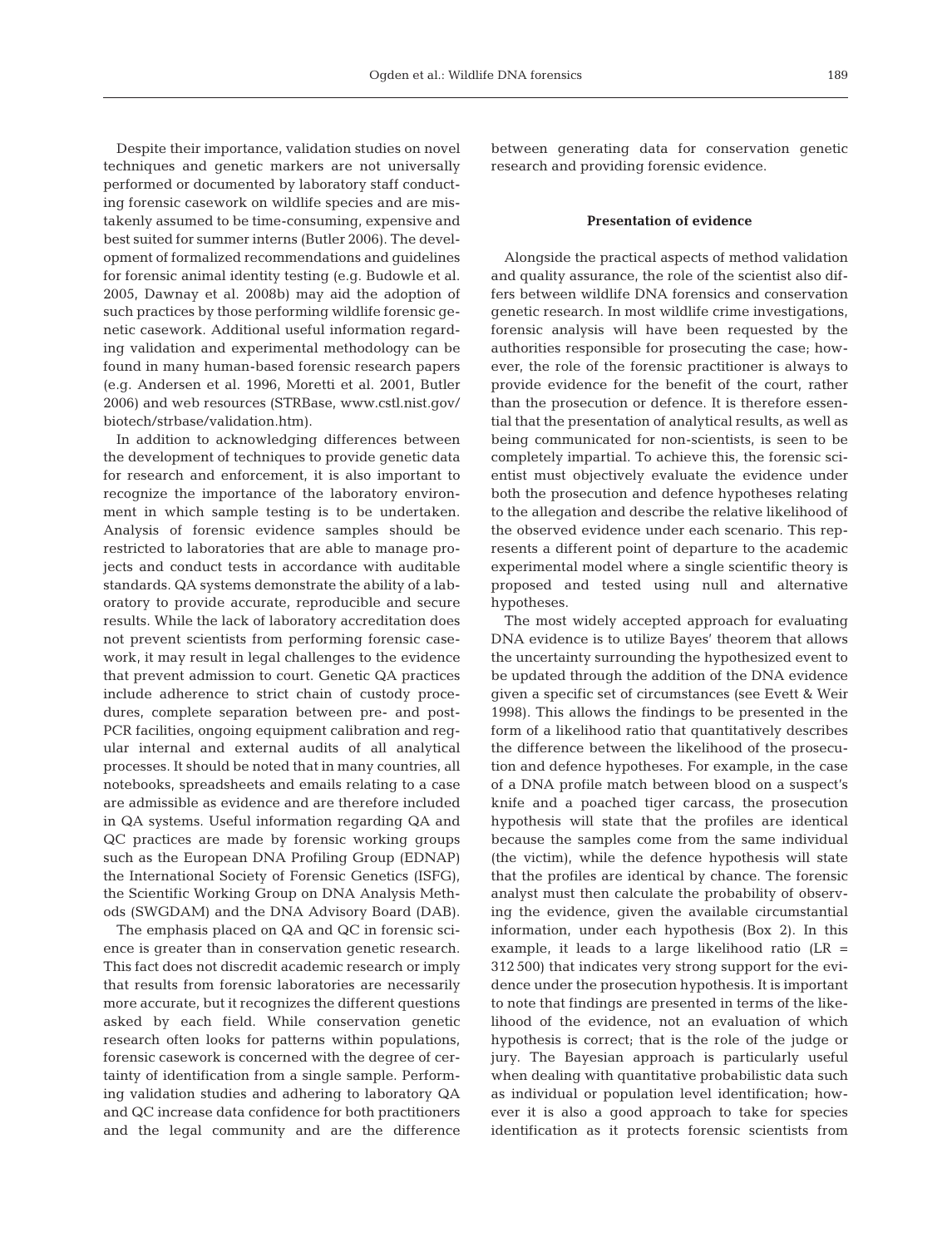#### Box 2. Introduction to likelihood ratios for the evaluation of DNA evidence

When matching DNA profiles in a wildlife crime investigation, it is conventional to use Bayes' theorem to help evaluate the relative likelihood of the two opposing hypotheses,  $H_p$ , the prosecution hypothesis and  $H_d$ , the defence hypothesis. Bayes' theorem can be applied when considering how the statistical odds for the occurrence of an event may be affected by the subsequent addition of new information. This of great use when incorporating DNA evidence into an evaluation of the odds associated with a criminal investigation where there is uncertainty surrounding the actual events. The odds form of Bayes' theorem is:

$$
Posterior odds = Likelihood ratio \times Prior odds
$$
\n(1)

This can be written in the context of DNA profile evidence as:

$$
\frac{P(H_p|E,I)}{P(H_q|E,I)} = \frac{P(E|H_p,I)}{P(E|H_d,I)} \times \frac{P(H_p|I)}{P(H_q|I)}
$$
\n(2)

where the first term is the posterior odds, or the probability of  $H<sub>p</sub>$  relative to  $H<sub>d</sub>$ , given the DNA evidence, E, and other circumstances of the case, I. The posterior odds are what the court evaluates at the end of trial. The second term is the likelihood ratio, or the ratio of probabilities of the DNA evidence under either hypothesis; this what the forensic investigator must evaluate. The third term describes the odds prior to the inclusion of the DNA evidence.

The aim of the forensic scientist is to calculate the likelihood ratio (LR). In the case of matching 2 DNA profiles, this is achieved by separating the evidence,  $E_i$ , into the 2 DNA profiles observed, the crime scene (victim) profile,  $G_{C_i}$  and the trace evidence profile connected to the suspect,  $G_S$ :

$$
LR = \frac{P(G_C, G_S | H_p, I)}{P(G_C, G_S | H_d, I)}
$$
(3)

which expands to:

$$
LR = \frac{P(G_S | G_C, H_p, I)}{P(G_S | G_C, H_d, I)} \times \frac{P(G_C | H_p, I)}{P(G_C | H_d, I)}
$$
(4)

The right hand term concerns the probability of observing the victim profile,  $G_C$  in the population. This is not conditional on either hypothesis; therefore this term can be cancelled out:

$$
LR = \frac{P(G_S | G_C, H_p, I)}{P(G_S | G_C, H_d, I)}
$$
(5)

In the case of matching profiles  $(G<sub>S</sub> = G<sub>C</sub>)$  the top line of Eq. 5 represents the probability of observing the trace evidence profile,  $G<sub>S</sub>$ , if it originated from the victim with profile  $G<sub>C</sub>$ , which is logically equal to 1, giving:

$$
LR = \frac{1}{P(GS|GC, Hd, I)}
$$
\n
$$
(6)
$$

The bottom line represents the probability of observing the trace evidence profile,  $G_S$ , if it originated from another individual in the population. If we assume that the source of the trace evidence is unrelated to the victim,  $G_C$ , then this term ( $G_C$ ) can be eliminated, to leave  $P(G_S | H_d, I)$ , which can be equated to the probability of observing a second identical profile in the population (match probability). Therefore the likelihood ratio that allows the forensic investigator to evaluate the probability of the evidence under the prosecution and defence hypotheses is:

$$
LR = \frac{1}{\text{Match probability}}
$$
 (7)

In a practical example, consider an investigation in which a bear has been poached and skinned. Several months later, a bear skin is offered for sale on the internet by a man known to have been hunting in the area around the time the bear was killed. Wildlife investigators obtain a sample of the skin, which the seller claims was from a different bear legally hunted the previous year, and submit the sample for DNA profiling. The profile from the skin matches that of the poached bear. Based on allele frequencies for the regional bear population, the match probability for the profile is calculated as  $3.2\times10^{-6}.$  The prosecution alleges that the bear skin originated from the poached bear  $(H<sub>0</sub>)$ , the defence claims that the skin originated from another bear, which has since been destroyed  $(H_d)$ .

The DNA evidence is evaluated by calculating the likelihood ratio (Eq. 8):

$$
LR = \frac{P(G_S | G_C, H_p, I)}{P(G_S | G_C, H_d, I)}
$$
(8)

The probability of observing the evidence profile assuming  $H<sub>p</sub>$  is true, is equivalent to the probability that 2 samples from the same bear have the same profile, which is equal to 1. The probability of the evidence assuming  $H_d$  is true, is the probability that a second bear in the population has the same profile as that already observed in the poached animal, which for unrelated animals is equal to the match probability  $(3.2 \times 10^{-6})$ . Therefore the likelihood ratio becomes:

$$
\frac{1}{3.2 \times 10^{-6}} = 312500
$$
 (9)

That is, the evidence is 312 500 times more likely under  $H_0$ , than under  $H_d$ , providing very strong support that the skin originated from the poached bear.

For a more comprehensive explanation of how Bayes' theorem is applied to interpret matching DNA profile data, see Evett & Weir (1998), or Balding (2005).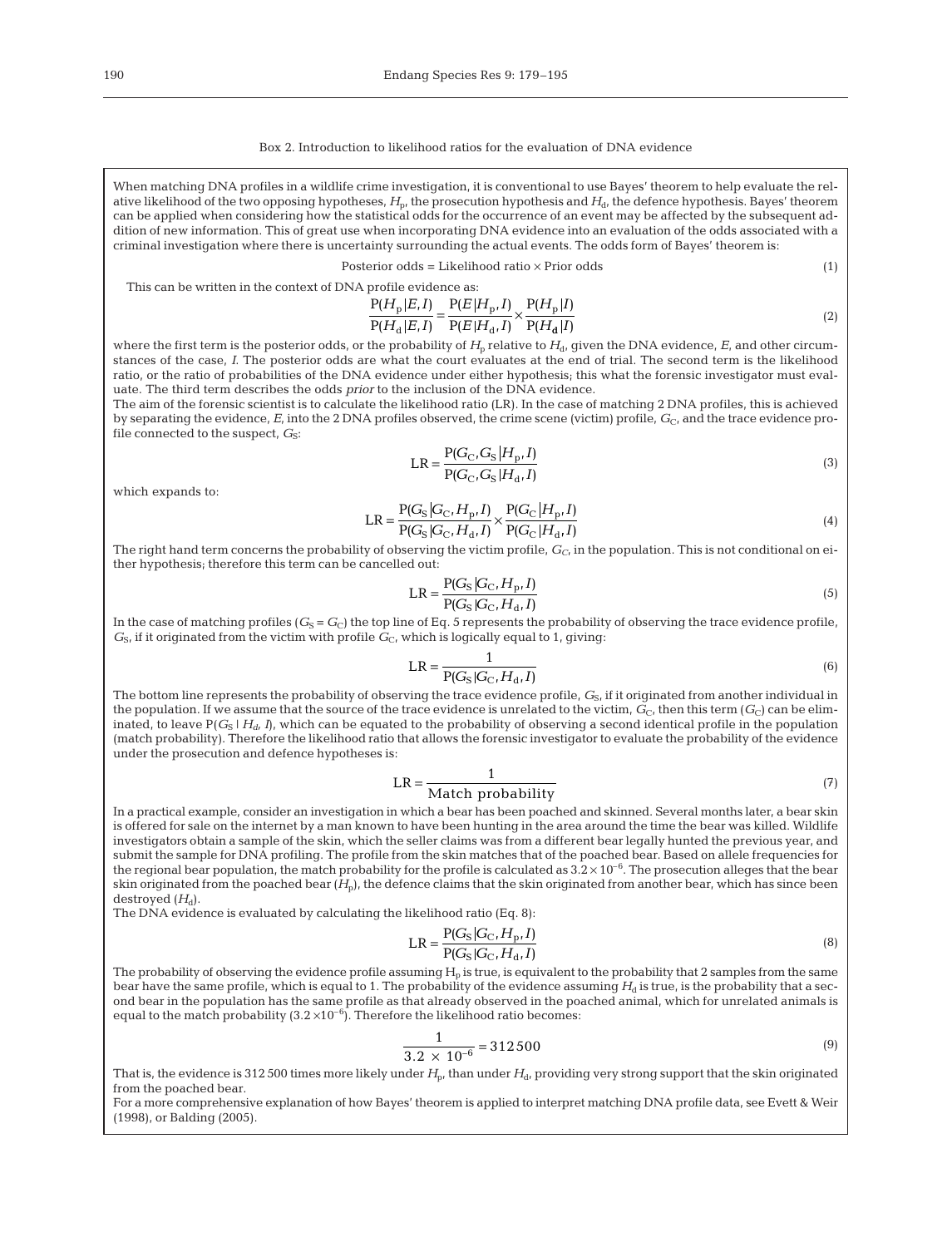allegations of bias and ensures that they have considered possible alternatives.

## **LIMITATIONS OF FORENSIC DNA ANALYSIS**

As with any other technique, DNA analysis does not offer solutions to every type of question posed in a forensic investigation. It is therefore important to acknowledge the limitations of genetic identification and to be aware of complementary or alternative approaches. In relation to crime involving endangered species, there are 2 issues that routinely need addressing in investigations for which DNA analysis is of no real use, i.e. ageing samples and determining the geographic origin of captive/cultured specimens.

Estimating the age of samples is often required in order to date specimens such as ivory, horn or timber originating from protected species. Under CITES regulations, the trade in specimens that pre-date 1947 is not subject to restriction, leading to false claims about the age of traded products. DNA analysis alone cannot provide information concerning either the age of the individual organism concerned, or the time at which it lived. Instead, the problem of aging samples with respect to the 1947 cut-off can be addressed through the use of radiocarbon dating. One affect of atmospheric nuclear testing that began in 1952 was to alter the carbon isotope ratio that can be traced through incorporation into organic material. This approach has recently been used in a forensic context to demonstrate that ivory claimed to pre-date 1947 was actually produced by an elephant living post-1952 (G. Cook pers. comm.).

We have reviewed the use of DNA analysis to determine the geographic origin of wild animals and plants, but such applications are of little use when species are transported into captivity outside of their natural range. Questions that subsequently relate to where a sample came from, either range state A, or captivebred state B, are confounded due to the presence of the same genetic markers in both regions. In the absence of comparative parental samples to verify captive breeding, it is not possible to use DNA markers to distinguish these alternatives. In such cases, use of environmental markers such as stable isotopes that reflect the locality where the specimen lived are of more use.

Other limitations to the application of wildlife DNA forensics relate to the level of resources available to develop, validate and apply the required techniques. This is particularly true for the identification of geographic origin, individuals and familial relationships, which usually require the production of population genetic databases in addition to the analytical methods themselves. The effectiveness of finite resources can be maximized through careful prioritization together with creative alternatives to direct identification that remove the reliance on database availability. As mentioned earlier, using genetic data to exclude 2 samples from having the same source is much simpler than categorical sample matching or identification. Where possible, therefore, forensic scientists, enforcement officers and legislators should seek to direct investigations towards questions that can be addressed by exclusion. For example, in cases where animals are suspected to have been taken from the wild and laundered as captive bred, DNA analysis can be much more readily used to refute parentage claimed by the defendant than prove wild parentage asserted by the prosecution.

Ultimately, any forensic evidence is only as effective as the enforcement system in which it is applied. The use of forensic genetics in wildlife law enforcement requires a multi-agency approach that will include field officers, investigation agencies and prosecution authorities often from a range of organizations, such as customs, police, national parks, government departments and non-governmental organizations; in addition to forensic scientists. Communication and cooperation among all elements is essential to enable forensic evidence to be successfully collected, stored, transferred, analyzed and presented in court.

## **FUTURE DEVELOPMENTS AND CHALLENGES**

The future development of wildlife DNA forensics is dependent on the continuation of novel research and technology transfer to address new enforcement issues. It is equally reliant on conservation action by the authorities to formulate new legislation and enforce existing regulations. While specific issues in individual countries are now routinely approached using forensic genetic tools to support enforcement investigations, the full potential of these techniques will only be achieved through the more widespread development of a forensic framework for tackling crime against endangered species.

The rate at which genetic data can now be produced is outstripping our ability to analyze it. Genome sequencing is becoming faster and less expensive, and is being applied to an ever greater number of taxa. While novel technologies are focused on human and model species systems, horizontal transfer is bringing genomic methods within reach of endangered species researchers. This offers great promise for many aspects of conservation genetics (Luikart et al. 2003, Kohn et al. 2006), including the development of novel markers for forensic identification and the subsequent production of reference data. Increased genomic data will not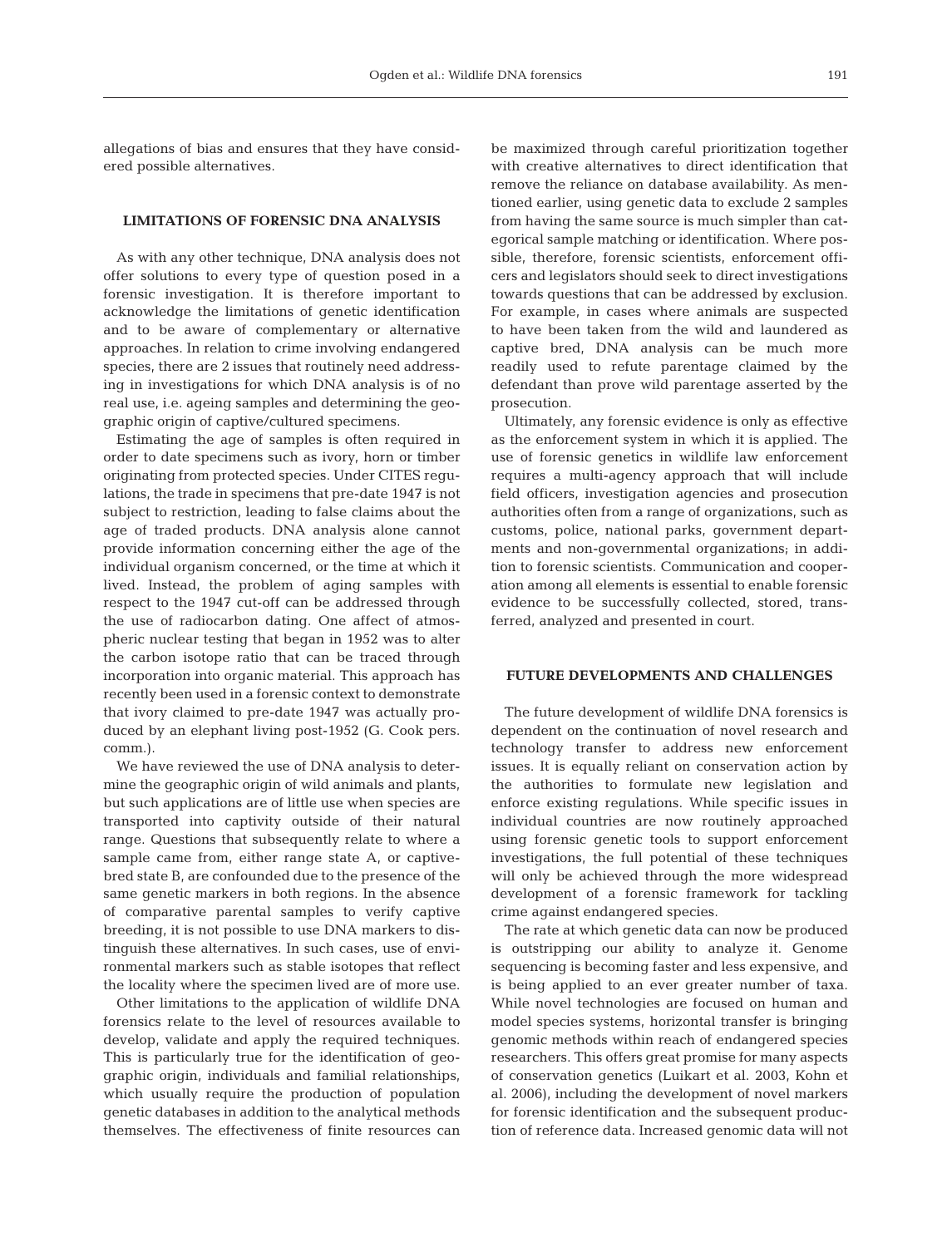only provide larger numbers of traditional genetic markers used for identification, such as neutral SNP and microsatellite markers, but also enable the discovery and application of markers associated with adaptive traits which may allow greater resolution of geographic population identification (Westgaard & Fevolden 2007). This has potential for areas such as fisheries management where migration among ancestral populations tends to prevent geographic differentiation using neutral markers (Mariani et al. 2005).

Genetic species identification is likely to become routine as validated public access data sets such as the BOLD barcoding database become comprehensively populated. The challenges that remain here are to develop methods for targeting species diagnostic DNA in highly processed or mixed species products. In contrast, identification below the species level will be limited by the availability of population data. Individual datasets have been developed for forensic use (see 'Reference data') and other large projects are underway (e.g. Fish-PopTrace); however, the inherent difficulty in sampling from endangered populations, combined with a lack of agreed data quality standards, or a cooperative basis for data sharing, remain significant challenges to the widespread application of forensic genetic methods.

The ability to incorporate genetic analysis into investigative procedures is not limited to the availability of laboratory technologies. Genetic methods require a broader forensic framework that begins with securing evidence and ends in the correct presentation of data in court. While individual practitioners may have the knowledge and resources to perform validated tests in a quality assured environment, there needs to be an efficient system of multi-agency communication in place for forensic evidence to be effectively utilized. Examples of coordinated national strategies for wildlife crime investigation exist (UK: Partnership for Action against Wildlife Crime [PAW], www.defra. gov.uk/paw; US: Fish and Wildlife Service [FWS], www.fws.gov/le/) and international resources for helping to improve forensic capacity are being developed (TRACE, www.tracenetwork.org/; Interpol, www.interpol.int/public/EnvironmentalCrime/Wildlife/); however, much more work is needed if benefits from technological progress in wildlife DNA forensics are to be fully realized.

## **SUMMARY AND RECOMMENDATIONS**

The use of DNA forensics to support conservation began over 20 yr ago and has gradually developed alongside human forensic genetic techniques, conservation genetic applications and strengthening wildlife legislation. The current popularity of the field reflects the increasing availability of DNA analysis, but also highlights the alarming extent to which illegal activity is threatening endangered species. Forensic genetic methods are now used to address questions relating to the identification of species, populations, geographic origin, family relatedness and individual identity, offering a large number of possible investigative tools to enforcement officers worldwide. Wildlife DNA forensics is heavily dependent on conservation genetic research for the development of novel techniques and production of reference datasets; however, it is vital that a distinction is made between applied conservation genetics and any extension to forensic genetic investigation. The credibility of any forensic application relies on being able to demonstrate evidential security and the validity of the laboratory technique, data analysis and interpretation of results. These issues must be addressed during the transfer from research approaches to forensic tools. The increasing availability of genomic data is set to rapidly expand our potential to develop and apply wildlife DNA forensic techniques. However, in order to ensure that future research is successfully converted into practical applications for law enforcement, wildlife forensic practitioners must aim to meet the same rigorous quality standards achieved in human DNA forensics. With this in mind, the following recommendations are made for conducting wildlife DNA forensic science. To successfully apply wildlife DNA forensic techniques it is recommended that: (1) Scientists consider the need to act impartially, (2) Genetic identification methods are validated prior to forensic use, (3) Genetic analysis is performed in a quality assured environment that controls sample integrity, test performance, data interpretation and evidence presentation.

To further develop the field of wildlife DNA forensics we call for: (1) Greater coordination and exchange of validated population data, reference samples and protocols, (2) Establishment of a network of accredited wildlife DNA forensic laboratories, (3) Directed research to address specific conservation law enforcement needs.

Acknowledgements. The authors are grateful for the comments of 3 anonymous reviewers which helped to improve this manuscript.

#### LITERATURE CITED

- Altschul SF, Madden TL, Schaffer AA, Zhang JH, Zhang Z, ➤ Miller W, Lipman DJ (1997) Gapped BLAST and PSI-BLAST: a new generation of protein database search programs. Nucleic Acids Res 25:3389–3402
- ▶ Andersen JF, Greenhalgh MJ, Butler HR, Kilpatrick SR and others (1996) Further validation of a multiplex STR system for use in routine forensic identity testing. Forensic Sci Int 78:47–64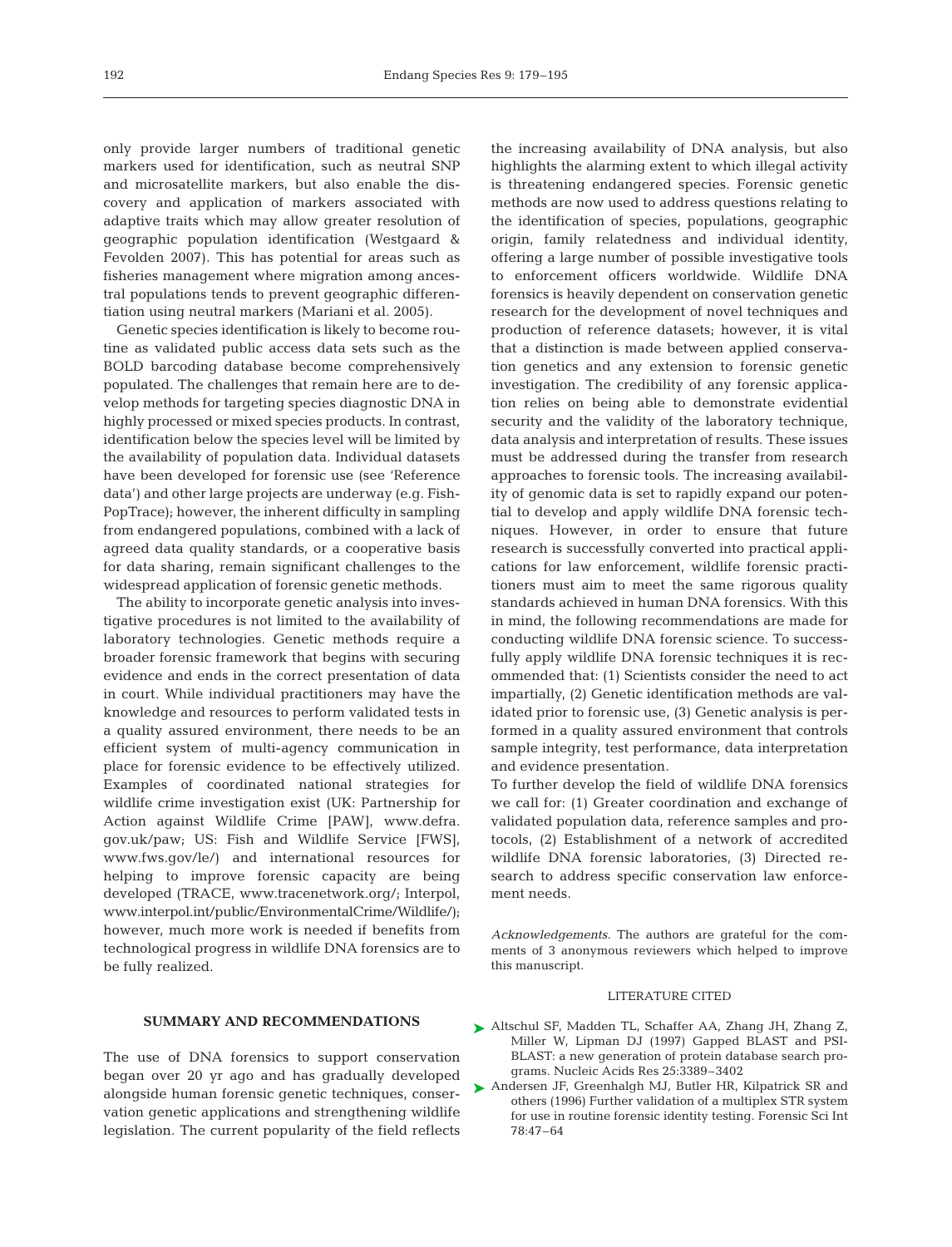Avise JC (1994) Molecular markers, natural history and evolution. Chapman & Hall, New York

- Ayres KL, Overall ADJ (1999) Allowing for within-subpopulation inbreeding in forensic match probabilities. Forensic Sci Int 103:207–216 ➤
- ▶ Baker CS, Palumbi SR (1994) Which whales are hunted? A molecular genetic approach to monitoring whaling. Science 265:1538–1539
- ► Baker CS, Cipriano F, Palumbi SR (1996) Molecular genetic identification of whale and dolphin products from commercial markets in Korea and Japan. Mol Ecol 5:671–685 Balding DJ (2005) Weight of evidence for DNA profiles. John Wiley & Sons, Chichester, UK
- ► Bär W, Brinkmann B, Budowle B, Carracedo A and others (1997) Further report of the DNA commission of the ISFH regarding the use of short tandem repeat systems. Int J Legal Med 110:175–176
- ► Bär W, Brinkmann B, Budowle B, Carracedo A and others (2000) Guidelines for mitochondrial DNA typing. Vox Sang 79:121–125
- ▶ Benson S, Lennard C, Maynard P, Roux C (2006) Forensic applications of isotope mass spectrometry — a review. Forensic Sci Int 157:1–22
- ▶ Branicki W, Kupiec T, Pawlowski R (2003) Validation of cytochrome b sequence analysis as a method of species identification. J Forensic Sci 48:83–87
- ▶ Budowle B, Allard MW, Wilson MR, Chakraborty R (2003) Forensics and mitochondrial DNA: applications, debates, and foundations. Annu Rev Genomics Hum Genet 4: 119–141
- ► Budowle B, Garofano P, Hellman A, Ketchum M and others (2005) Recommendations for animal DNA forensic and identity testing. Int J Legal Med 119:295–302
- ▶ Burke T, Bruford MW (1987) DNA fingerprinting in birds. Nature 327:149–152
	- Butler JM (2006) Debunking some urban legends surrounding validation within the forensic DNA community. Profiles in DNA 9:3–6
- ► Butler JM, Levin BC (1998) Forensic applications of mitochondrial DNA. Trends Biotechnol 16:158–162
- ▶ Butler JM, Shen Y, McCord BR (2003) The development of reduced size STR amplicons as tools for analysis of degraded DNA. J Forensic Sci 48:1054–1064
- ► Carracedo A, Bar W, Lincoln P, Mayr W and others (2000) DNA commission of the international society for forensic genetics: guidelines for mitochondrial DNA typing. Forensic Sci Int 110:79–85
- Chapman DD, Abercrombie DL, Douady CJ, Pikitch EK, ➤ Stanhope MJ, Shivji MS (2003) A streamlined, biorganelle, multiplex PCR approach to species identification: application to global conservation and trade monitoring of the great white shark, Carcharodon carcharias. Conserv Genet 4:415–425
- ▶ Coomber N, David VA, O'Brian SJ, Menotti-Raymond M (2007) Validation of a short tandem repeat multiplex typing system for genetic individualization of domestic cat samples. Croat Med J 48:547–555
	- Cronin MA, Palmisciano DA, Vyse ER, Cameron DG (1991) Mitochondrial-DNA in wildlife forensic-science— species identification of tissues. Wildl Soc Bull 19:94–105
- ▶ Dawnay N, Ogden R, McEwing R, Carvalho GR, Thorpe RS (2007) Validation of the barcoding gene COI for use in forensic genetic species identification. Forensic Sci Int 173:1–6
	- Dawnay N, Ogden R, Wetton JH, Thorpe RS, McEwing R (in press) (2008a) Genetic data from 28 STR loci for forensic individual identification and parentage analyses in six bird of prey species. Forensic Sci Int: Genet. doi: 10.1016/

j.fsigen.2008.07.001

- ► Dawnay N, Ogden R, Thorpe RS, Pope LC, Dawson DA, McEwing R (2008b) A forensic STR profiling system for the Eurasian badger: a framework for developing profiling systems for wildlife species. Forensic Sci Int: Genet 2: 47–53
- ► Deguilloux MF, Pemonge MH, Petit RJ (2002) Novel perspectives in wood certification and forensics: dry wood as a source of chloroplast, mitochondrial and nuclear DNA. Proc R Soc Lond B Biol Sci 269:1039–1046
- ► DeSalle R, Birstein VJ (1996) PCR identification of black caviar. Nature 381:197–198
	- Evett IW, Weir BS (1998) Interpreting DNA evidence: statistical genetics for forensic scientists. Sinauer Associates, Sunderland, MA
	- Fitzsimmons NN, Tanksley S, Forstner MRJ, Louis EE, Daglish R, Gratten J, Davis S (2001) Microsatellite markers for Crocodylus: new genetic tools for population genetics, mating system studies and forensics. In: Grigg GC, Seebacher F, Franklin CE (eds) Crocodilian biology and evolution. Surrey Beatty & Sons, Chipping Norton, p 51–57
	- Frankham R, Ballou JD, Briscoe DA (2002) Introduction to conservation genetics. Cambridge University Press, Cambridge
- Gill P, Jeffreys AJ, Werrett DJ (1985) Forensic applications of DNA 'fingerprints'. Nature 318:577–579 ➤
- ► Gill P, Brenner CH, Buckleton JS, Carracedo A and others (2006) DNA commission of the International Society of Forensic Genetics: recommendations on the interpretation of mixtures. Forensic Sci Int 160:90–101
	- Gilson A, Syvanen M, Levine K, Banks J (1998) Deer gender determination by polymerase chain reaction: validation study and application to tissues, bloodstains, and hair forensic samples from California. Calif Fish Game 84: 159–169
- ► Guglich EA, Wilson PJ, White BN (1994) Forensic application of repetitive DNA markers to the species identification of animal tissues. J Forensic Sci 39:353–361
- ► Gupta SK, Verma SK, Singh L (2005) Molecular insight into a wildlife crime: the case of a peafowl slaughter. Forensic Sci Int 154:214–217
- ► Hajibabaei M, Smith MA, Janzen DH, Rodriguez JJ, Whitfield JB, Hebert PDN (2006) A minimalist barcode can identify a specimen whose DNA is degraded. Mol Ecol Notes 6:959–964
- ► Hauser L, Seamons TR, Dauer M, Naish KA, Quinn TP (2006) An empirical verification of population assignment methods by marking and parentage data: hatchery and wild steelhead (Oncorhynchus mykiss) in Forks Creek, Washington, USA. Mol Ecol 15:3157–3173
	- Hebert PDN, Ratnasingham S, deWaard JR (2003a) Barcoding animal life: cytochrome c oxidase subunit 1 divergences among closely related species. Proc R Soc Lond Ser B Biol Sci 270(Suppl 1):96–99
	- Hebert PDN, Cywinska A Ball SL and deWaard JR (2003b) Biological identifications through DNA barcodes. Proc R Soc Lond Ser B Biol Sci 270:313–321
- ► Hold GL, Russell VJ, Pryde SE, Rehbein H and others (2001) Validation of a PCR-RFLP based method for the identification of salmon species in food products. Eur Food Res Technol 212:385–389
- ► Holder M, Lewis PO (2003) Phylogeny estimation: traditional and Bayesian approaches. Nat Rev Genet 4:275–284
- ▶ Horvath MB, Martinez-Cruz B, Negro JJ, Kalmar L, Godoy JA (2005) An overlooked DNA source for non-invasive genetic analysis in birds. J Avian Biol 36:84–88
- ▶ Hsieh HM, Huang LH, Tsai LC, Kuo YC, Meng HH, Linacre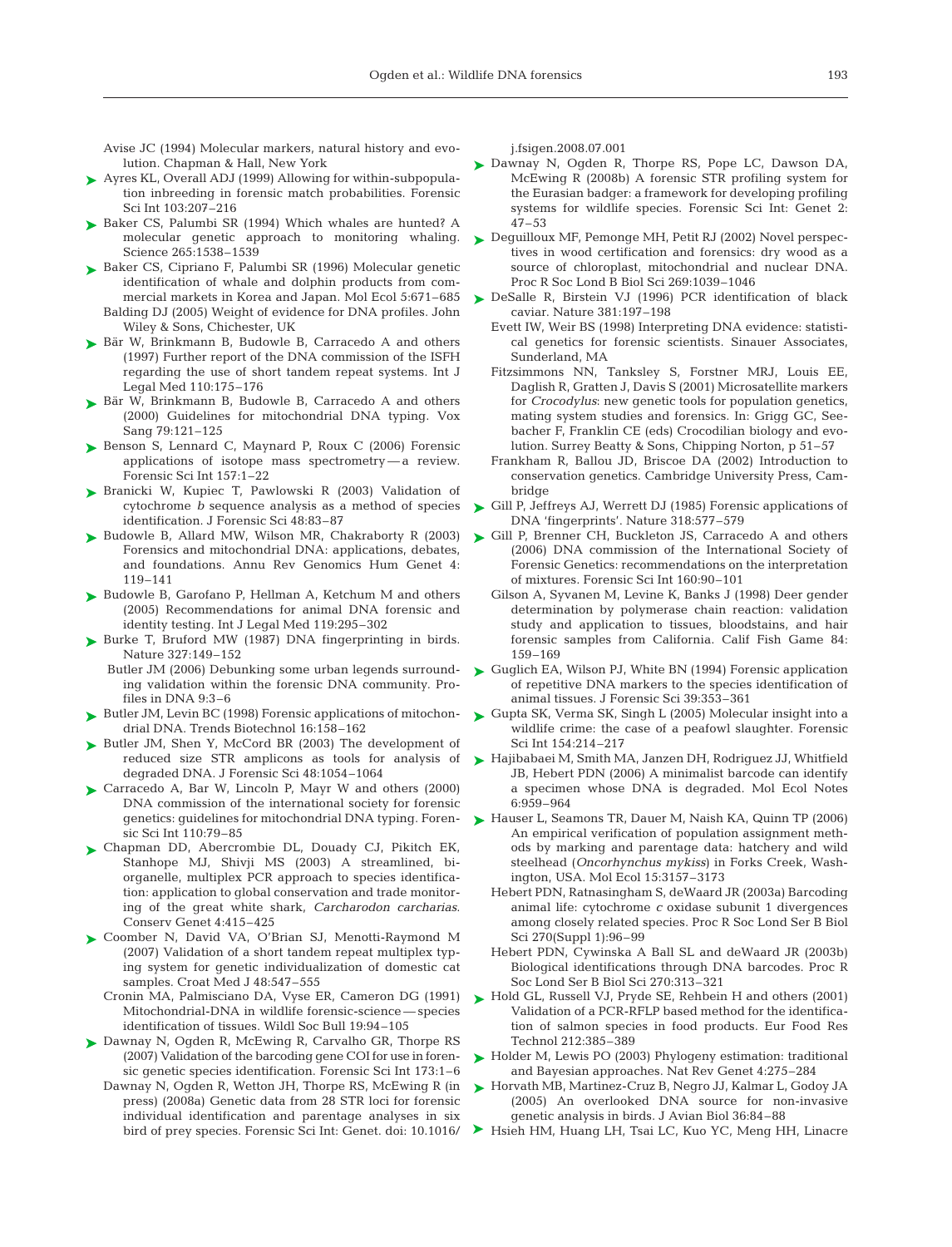A, Lee JCI (2003) Species identification of rhinoceros horns using the cytochrome b gene. Forensic Sci Int 136:1–11

- ► Imaizumi K, Akutsu T, Miyasaka S, Yoshino M (2007) Development of species identification tests targeting the 16S ribosomal RNA coding region in mitochondrial DNA. Int J Legal Med 121:184–191
- ► Jones KC, Levine KF, Banks JD (2002) Characterization of 11 polymorphic tetranucleotide microsatellites for forensic applications in California elk (Cervus elaphus canadensis). Mol Ecol Notes 2:425–427
- ► Kochzius M, Nölte M, Weber H, Silkenbeumer N and others Biotechnol 10:207–217
- ► Kohn MH, Murphy WJ, Ostrander EA, Wayne RK (2006) Genomics and conservation genetics. Trends Ecol Evol 21:629–637
- ► Koumi P, Green HE, Hartley S, Jordan D and others (2004) Evaluation and validation of the ABI 3700, ABI 3100, and the MegaBACE 1000 capillary array electrophoresis instruments for use with short tandem repeat microsatellite typing in a forensic environment. Electrophoresis 25:2227–2241
- ► Kress WJ, Wurdack KJ, Zimmer EA, Weigt LA, Janzen DH ► Parson W, Brandstatter A, Alonso A, Brandt N and others (2005) Use of DNA barcodes to identify flowering plants. Proc Natl Acad Sci USA 102:8369–8374
- ► Kumar R, Singh PJ, Nagpure NS, Kushwaha B, Srivastava SK, Lakra WS (2007) A non-invasive technique for rapid extraction of DNA from fish scales. Indian J Exp Biol 45:992–997
- ► Lander ES (1989) DNA fingerprinting on trial. Nature 339: 501–505
- Lander ES, Budowle B (1994) DNA fingerprinting dispute laid ➤ to rest. Nature 371:735–738
	- Lawson S (2007) Certisource DNA legality assurance system— independent assessment. www.certisource.net/ data+downloads/02\_Independent\_Certisource\_Report\_ Summary\_09-2007.pdf (accessed on 26 May 2008)
- ► Lee PLM, Prys-Jones RP (2008) Extracting DNA from museum bird eggs, and whole genome amplification of archive DNA. Mol Ecol Resour 8:551–560
- ► Lincoln P, Carracedo A (2000) Publication of population data of human polymorphisms. Forensic Sci Int 110:3–5
- ► Lindahl T (1993) Instability and decay of the primary structure of DNA. Nature 362:709–715
- ► Lorenzini R (2005) DNA forensics and the poaching of wildlife in Italy: a case study. Forensic Sci Int 153:218–221
- Luikart G, England PR, Tallmon D, Jordan S, Taberlet P (2003) ➤ The power and promise of population genomics: from genotyping to genome typing. Nat Rev Genet 4: 981–994
- ► Lygo JE, Johnson PE, Holdaway DJ, Woodroffe S and others (1994) The validation of short tandem repeat (STR) loci for use in forensic casework. Int J Legal Med 107:77–89
- ▶ Manel S, Gaggiotti OE, Waples RS (2005) Assignment methods: matching biological questions with appropriate techniques. Trends Ecol Evol 20:136–142
- ▶ Mariani S, Hutchinson WF, Hatfield EMC, Ruzzante DE and others (2005) North Sea herring population structure revealed by microsatellite analysis. Mar Ecol Prog Ser 303:245–257
- ▶ Moore MK, Bemiss JA, Rice SM, Quattro JM, Woodley CM (2003) Use of restriction fragment length polymorphisms to identify sea turtle eggs and cooked meats to species. Conserv Genet 4:95–103
- Moretti TR, Baumstark AL, Defenbaugh DA, Keys KM, ➤ Smerick JB, Budowle B (2001) Validation of short tandem repeats (STRs) for forensic usage: performance test-

ing of fluorescent multiplex STR systems and analysis of authentic and simulated forensic samples. J Forensic Sci 46:647–660

- ► Nagy M, Otremba P, Krüger C, Bergner-Greiner S and others (2005) Optimization and validation of a fully automated silica-coated magnetic beads purification technology in forensics. Forensic Sci Int 152:13–22
- ▶ Ogden R, McGough HN, Cowan RS, Chua L, Groves M, McEwing R (2008) SNP-based method for the genetic identification of ramin Gonystylus spp. timber and products: applied research meeting CITES enforcement needs. Endang Species Res 9:255–261
- (2008) DNA microarrays for identifying fishes. Mar Oliveira CG, Martinez RA, Gaiotto FA (2007) DNA extraction ➤ from bristles and quills of Chaetomys subspinosus (Rodentia: Erethizontidae) using a novel protocol. Genet Mol Res 6:657–666
	- Palsbøll PJ, Bérubé M, Skaug HJ, Raymakers C (2006) DNA ➤ registers of legally obtained wildlife and derived products as means to identify illegal takes. Conserv Biol 20: 1284–1293
	- ▶ Parson W, Pegoraro K, Niederstatter H, Foger M, Steinlechner M (2000) Species identification by means of the cytochrome b gene. Int J Legal Med 114:23–28
	- (2004) The EDNAP mitochondrial DNA population database (EMPOP) collaborative exercises: organisation, results and perspectives. Forensic Sci Int 139:215–226
	- ▶ Peppin L, McEwing R, Carvalho GR, Ogden R (2008) A DNA based approach for the forensic identification of Asiatic black bear (Ursus thibetanus) in a traditional asian medicine. J Forensic Sci 53:1358–1362
	- ► Phillips C, Salas A, Sánchez JJ, Fondevila M. Gómez-Tato A, Álvarez-Dios J, Calaza M, Casares de Cal M, Ballard D, Lareu MV, Carracedo A, The SNPforID Consortium (2007) Inferring ancestral origin using a single multiplex assay of ancestry-informative marker SNPs. Forensic Sci Int: Genet 1:273–280
	- ► Pook CE, McEwing R (2005) Mitochondrial DNA sequences from dried snake venom: a DNA barcoding approach to the identification of venom samples. Toxicon 46:711–715
	- ▶ Ratnasingham S, Hebert PDN (2007) BOLD: The Barcode of Life Data System (http://www.barcodinglife.org). Mol Ecol Notes 7:355–364
	- ▶ Rodzen JA, Banks JD, Meredith EP, Jones KC (2007) Characterization of 37 microsatellite loci in mountain lions (Puma concolor) for use in forensic and population applications. Conserv Genet 8:1239–1241
	- ▶ Roman J, Bowen BW (2000) The mock turtle syndrome: genetic identification of turtle meat purchased in the south-eastern United States of America. Anim Conserv 3:61–65
	- ► Seeb LW, Antonovich A, Banks AA, Beacham TD and others (2007) Development of a standardized DNA database for Chinook salmon. Fisheries 32:540–552
	- ► Shivji M, Clarke S, Pank M, Natanson L, Kohler N, Stanhope M (2002) Genetic identification of pelagic shark body parts for conservation and trade monitoring. Conserv Biol 16:1036–1047
		- Shorrock G (1998) The success of DNA profiling in wildlife law enforcement. Int J Biosci Law 1:327–341
	- ► Singh A, Gaur A, Shailaja K, Bala BS, Singh L (2004) Novel microsatellite (STR) marker for forensic identification of big cats in India. Forensic Sci Int 141:143–147
		- Sweijd NA, Bowie RCK, Lopata AL, Marinaki AM, Harley EH, Cook PA (1998) A PCR technique for forensic, specieslevel identification of abalone tissue. J Shellfish Res 17: 889–895